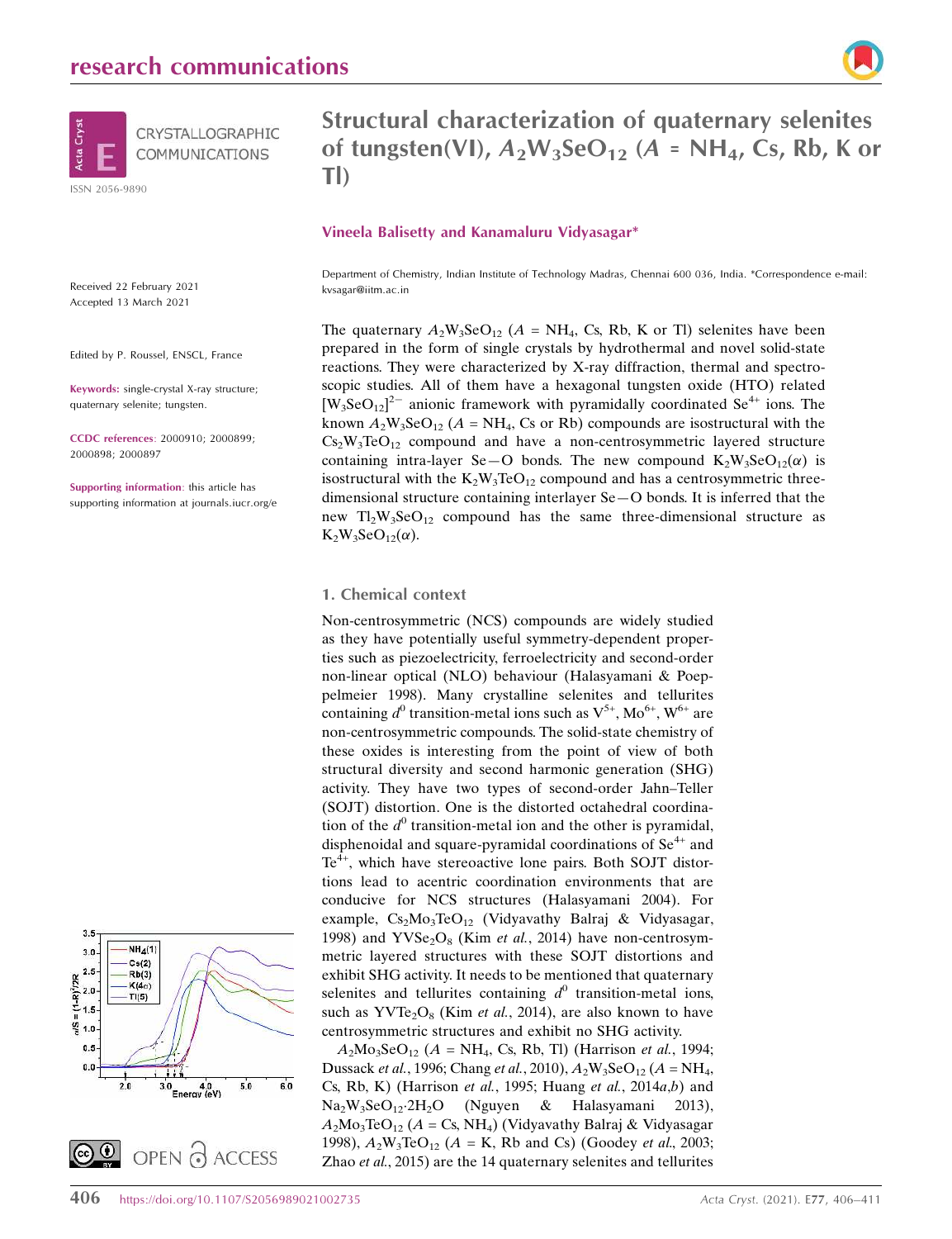

Figure 1

Polyhedral representation of (left) the unit-cell structure viewed along the a axis and (right) a  $(W_3SeO_{12})^2$  layer along with the Rb<sup>+</sup> counter-cations, viewed along the c axis, of  $Rb_2W_3SeO_{12}$  (3). A  $W_3O_{15}$  moiety with a pyramidal selenium atom is indicated by a dashed red line and the net dipole directions of the  $WO<sub>6</sub>$  octahedra and pyramidal Se $O<sub>3</sub>$  are shown.

of hexavalent molybdenum and tungsten that have hexagonal tungsten oxide (HTO) related  $[M_3XO_{12}]^2$ <sup>-</sup> (*M* = Mo, W; *X* = Se, Te) anionic frameworks with pyramidally coordinated  $Se^{4+}$ and  $Te^{4+}$  ions. The single-crystal X-ray structures were determined for all except for the  $A_2W_3SeO_{12}$  ( $A = NH_4$ , Cs, Rb) compounds, which were synthesized in polycrystalline form by the hydrothermal method; the structures of the  $(NH_4)_2W_3SeO_{12}$  and  $Cs_2W_3SeO_{12}$  compounds were determined by powder neutron diffraction (Harrison et al., 1995).  $K_2W_3TeO_{12}$  has a centrosymmetric three-dimensional structure (Goodey et al., 2003), whereas all of the others exhibit a non-centrosymmetric two-dimensional structure and show SHG response. It is noteworthy that the tellurites were synthesized by both hydrothermal and solid-state reactions, whereas the selenites were synthesized only by the hydrothermal method.

 $Ag_2Mo_3SeO_{12}$  (Ling & Albrecht-Schmitt 2007), Li<sub>2</sub>Mo<sub>3</sub>TeO<sub>12</sub> (Oh *et al.*, 2018) and  $A_4M_0T_2O_{24}·6H_2O$  (A = Rb, K) (Vidyavathy Balraj & Vidyasagar 1998) compounds are quaternary selenite and tellurites of molybdenum, whose  $[M_0XO_{12}]^2$ <sup>-</sup> (X = Se, Te) anionic framework structures are not related to HTO. They have centrosymmetric layered and zero-dimensional structures and contain pyramidally coordinated Se<sup>4+</sup> and pyramidally and disphenoidally coordinated  $Te^{4+}$  ions.

In this context, the structural characterization of new and known quaternary  $A_2W_3SeO_{12}$  ( $A = NH_4$ , Cs, Rb, K, Tl) selenites of tungsten(VI) by single-crystal X-ray diffraction was considered necessary for their complete structural study and, therefore, was undertaken. This report is concerned with crystal growth by solid-state reactions and structural characterization of the known compounds  $A_2W_3SeO_{12}$  [A = NH<sub>4</sub> (1), Cs (2) and Rb (3)] and new compounds  $K_2W_3SeO_{12}$  (4*a*) and  $Tl_2W_3SeO_{12}$  (5).

## 2. Structural commentary

The structures of compounds 1–5 are of two types, which contain a hexagonal tungsten oxide (HTO) related  $[W_3$ SeO<sub>12</sub>]<sup>2-</sup> anionic framework.  $(NH_4)_2W_3S$ eO<sub>12</sub> (1),  $Cs_2W_3SeO_{12}$  (2) and  $Rb_2W_3SeO_{12}$  (3) crystallize in the  $P6_3$ space group and have the structure of  $Cs<sub>2</sub>W<sub>3</sub>TeO<sub>12</sub>$  (Zhao *et* al., 2015). They contain ammonium/caesium/rubidium ions between non-centrosymmetric HTO-related  $[W_3$ SeO<sub>12</sub><sup>2-</sup> layers, which have only intra-layer type Se—O bonds. The absolute structure configuration of the rubidium compound (3) is the inverse of that of the ammonium (1) and caesium (2) compounds.

As an illustrative example, the structure of  $Rb_2W_3SeO_{12}(3)$ is discussed. Its asymmetric unit content of  $Rb_{2/3}WTe_{1/3}O_4$  has two, one, one and four crystallographically distinct rubidium, tungsten, selenium and oxygen atoms, respectively. The tungsten atom is octahedrally coordinated to the apical O1 and O2 atoms and two each of equatorial O3 and O4 atoms (Fig. 1). The  $WO<sub>6</sub>$  octahedron resides near the threefold rotation axis located at the Wyckoff site 2a and shares its two cis O3 equatorial oxygen atoms with two such octahedra to form a  $W_3O_{15}$  moiety. Such trinuclear moieties are connected to one another through sharing of equatorial O4 atoms, forming a hexagonal–tungsten–oxide (HTO) layer of composition  $WO_4$  or  $W_3O_{12}$ . In other words, the HTO layer of  $WO_4$  is formed from the sharing of four equatorial O3 and O4 atoms of every  $WO_6$  octahedron with four such octahedra. The HTO layer of  $WO_4$  has three-ring holes made of either O3 or O4 atoms and six-ring holes made of alternating O3 and O4 atoms. The selenium atom resides on a threefold rotation axis located at the 2a site and has a pyramidal coordination of  $C_{3V}$ symmetry, with three equivalent Se—O1 bonds. Thus, only three-ring holes of O3 are capped on one side of the layer, by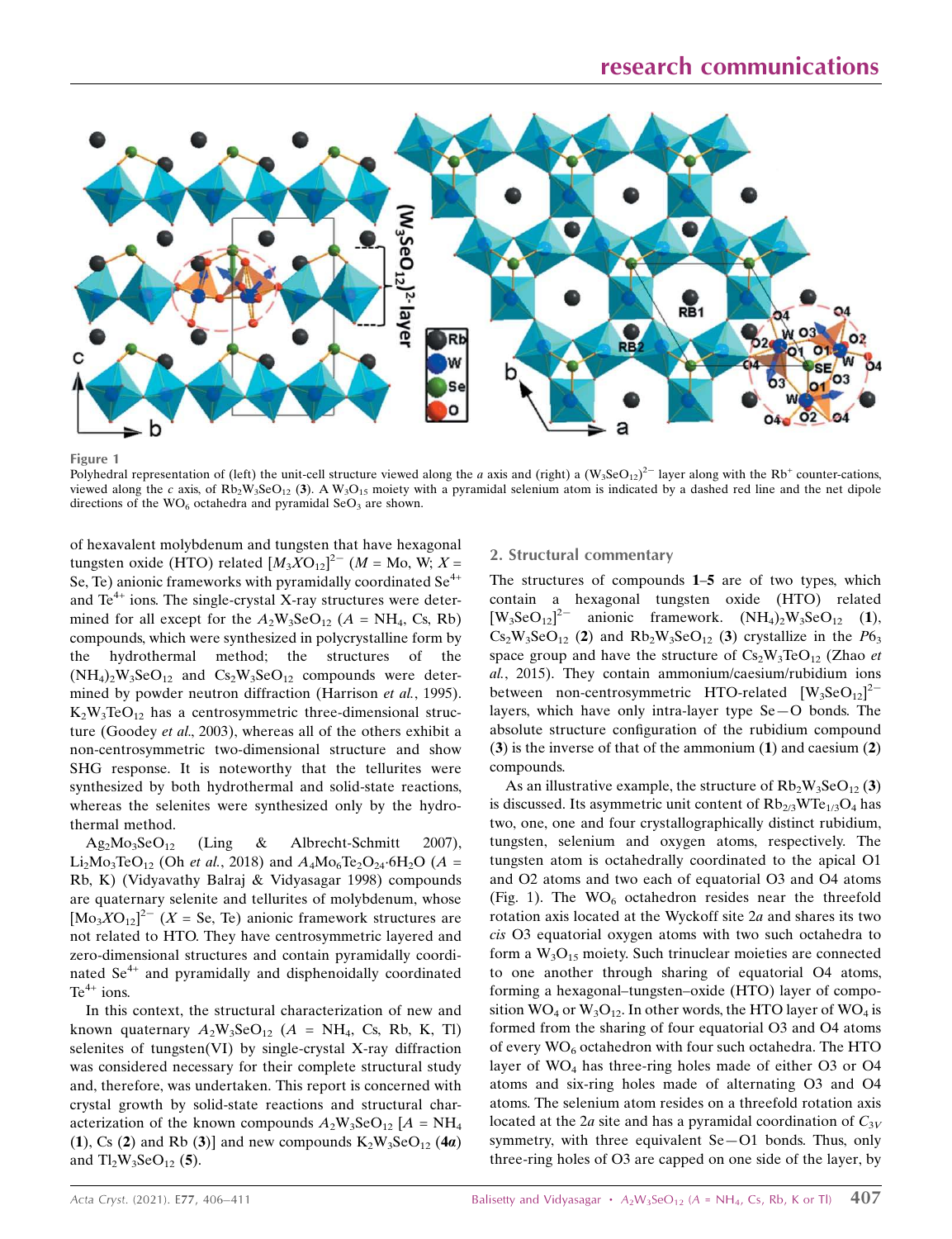# research communications



Figure 2

Polyhedral representation of (left) the unit-cell structure viewed along the  $-a$  axis and (right) a segment of the  $(W_3SeO_{12})^{2-}$  structure along with the K<sup>+</sup> counter-cations, viewed along the  $-b$  axis, of  $K_2W_3SeO_{12}$  (4a). A W1W2W3O<sub>15</sub> moiety with pyramidal selenium is indicated by a dashed red line and the net dipole directions of octahedral  $WO<sub>6</sub>$  and pyramidal  $SeO<sub>3</sub>$  are shown.

bonding of the selenium atom to apical O1 oxygen atoms, to give rise to an asymmetric  $(W_3$ Se $O_{12}$ <sup>2-</sup> layer. These layers are stacked, as shown in Fig. 1, along the crystallographic c-axis direction in the ABAB ... fashion because adjacent layers are rotated with respect to each other such that the six-ring hole of one layer is above the uncapped three-ring hole of the next layer. As the other apical oxygen O2 atoms are not bonded to selenium, the Se—O bonding is described as intra-layer bonding and, therefore, the structure is two-dimensional. The pyramidal  $SeO<sub>3</sub>$  moieties and the lone-pair of electrons of  $Se<sup>4+</sup>$ are respectively parallel and perpendicular to the HTO layers of WO<sup>4</sup> . The selenites 1–5 of the present study are found to contain the same staggered stacking of the HTO-related WO<sup>4</sup> layers.

 $K_2W_3SeO_{12} (\beta)$  was reported (Huang *et al.*, 2014*a*,*b*) to be obtained under hydrothermal conditions and found to contain similar non-centrosymmetric HTO-related  $[W_3$ SeO<sub>12</sub><sup>2-</sup> layers with intra-layer Se—O bonds. On the other hand,  $K_2W_3SeO_{12}$  (4*a*) of the present study was prepared by solidstate reaction and is isostructural with the reported  $K_2W_3TeO_{12}$  (Goodey et al., 2003). Its centrosymmetric, threedimensional HTO-related  $[W_3$ SeO<sub>12</sub><sup>2-</sup> framework contains inter-layer Se—O bonds (Fig. 2) and its asymmetric unit has one formula unit. The three W1—W3 atoms are octahedrally coordinated to six apical O1–O6 and six equatorial O7–O12 oxygen atoms. The three  $WO_6$  octahedra in the trinuclear W1W2W3O<sub>15</sub> moieties share equatorial O7–O9 oxygen atoms and these moieties are connected to one another through the other equatorial O10–O12 oxygen atoms to form the  $WO_4$ layer. The Se atom forms interlayer Se—O bonds, by bonding to the apical O7, O10 and O12 oxygen atoms of  $W1W2W3O_{15}$ moieties of adjacent HTO layers (Fig. 2) and thus the  $[W_3$ Se $O_{12}]^2$ <sup>-</sup> framework is three-dimensional in nature.

 $T_2W_3SeO_{12}$  (5) has an orthorhombic unit cell with  $a_0 =$ 11.5962 (10) Å,  $b_0 = 12.7206$  (5) Å and  $c_0 = 7.2362$  (9) Å. The structure refinements in the non-centrosymmetric  $Pna2<sub>1</sub>$  and centrosymmetric Pnam space groups led to the respective structure agreement factor values of 6.37% and 15.98%; the structure refinements were unsatisfactory, mostly due to X-ray absorption. Its single crystal X-ray structure solution model is found to be same as the three-dimensional structure of  $K_2W_3SeO_{12}$  (4*a*) and its observed powder XRD pattern (Figure S1b in the supporting information) agrees reasonably with the one simulated on the basis of this model structure. Moreover, the powder XRD patterns and unit-cell parameters of these two compounds are similar. The orthorhombic unitcell parameters of the thallium (5) compound are related to the monoclinic unit-cell parameters of the potassium  $(4a)$ compound as follows:  $a_0 \simeq b_m$ ,  $b_0 \simeq c_m$ ,  $c_0 \simeq a_m$  and  $\alpha_0 = 90^\circ \simeq$  $\beta$ <sub>m</sub>. The single-crystal X-ray data for the thallium compound (5) in the centrosymmetric  $P2_1/n$  space group, corresponding to the potassium compound  $(4a)$ , led to the same structure model and a high value of 19.18% for the structure-agreement factor. It is inferred from these observations that the  $Tl_2W_3SeO_{12}$  compound (5) has the same three-dimensional structure as  $K_2W_3SeO_{12}$  (4*a*).

In the structurally characterized compounds  $1-4a$  of the present study, the  $WO_6$  octahedra have  $C_3$  distortion as three W-O bonds are <1.9 Å long and their three trans W-O bonds are >1.9 Å long; the values of  $WO_6$  intraoctahedral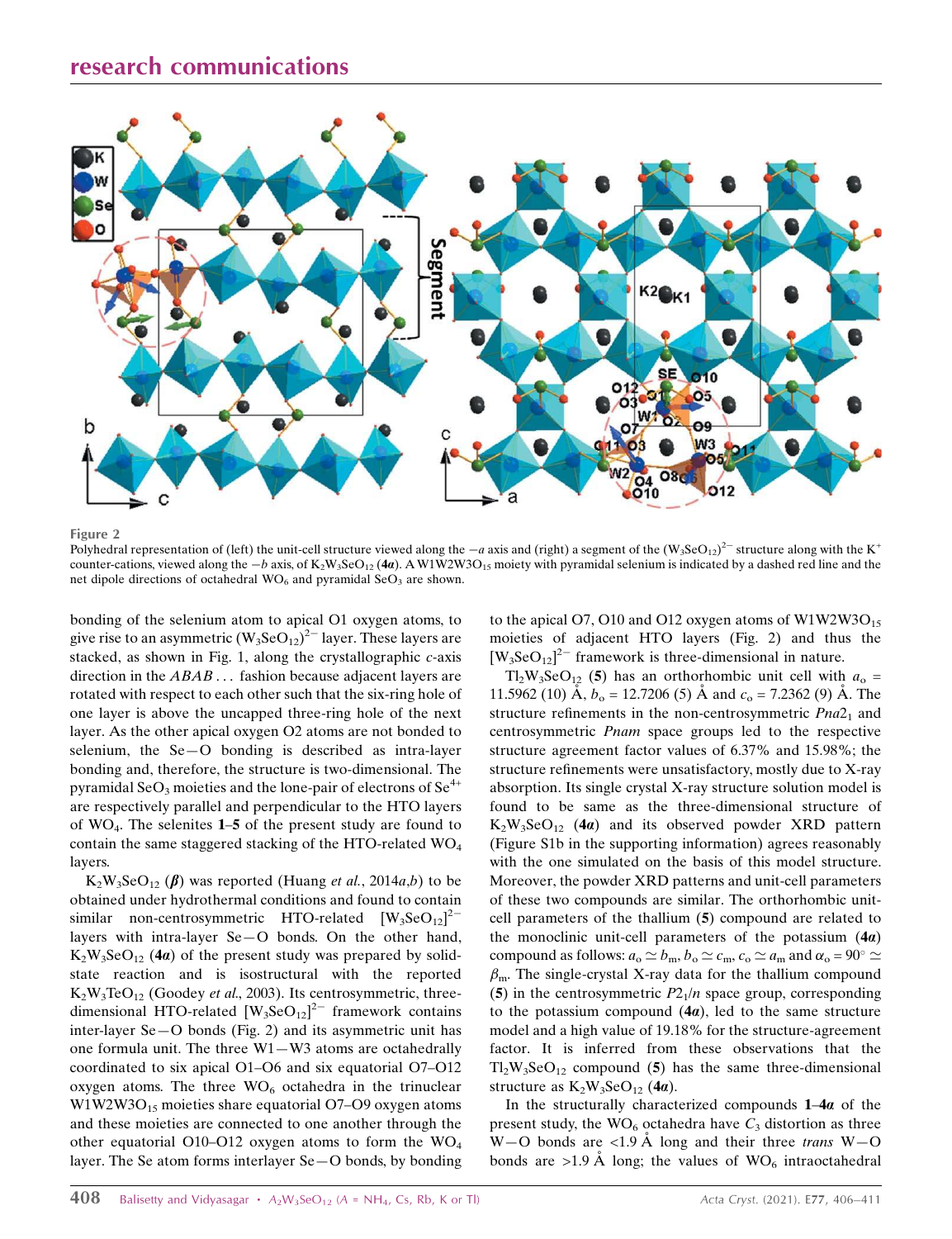

Figure 3

Solid state UV–visible absorption spectra for the  $A_2W_3SeO_{12}$  [ $A = NH_4$ (1), Cs (2), Rb (3), K (4 $a$ ) and Tl (5)] compounds.

distortions (Halasyamani 2004),  $\Delta_d$ , are calculated to be in the 0.73–0.86 range (Table S1). The  $Se^{4+}$  ions have pyramidal coordination. The W—O and Se—O bond-length values are in the 1.703 (17)–2.184 (9)  $\AA$  and 1.695 (10)–1.739 (10)  $\AA$  ranges, respectively. The ammonium and alkali metal ions are found to be six- to nine-coordinated (Figure S2), when the cut-off value of 3.6 Å is considered for  $N \cdot \cdot \cdot O$  non-bonding distances and  $A$  – O bond lengths. The calculated values (Brese & O'Keeffe 1991) of bond-valence sums for  $W^{6+}$ , Se<sup>4+</sup> and monovalent alkali metal ions are in the 6.079–6.283, 3.807– 3.975 and 0.060–1.275 ranges, respectively. The respective values of 3.210, 3.322 and 3.207  $\AA$  for the shortest interlayer  $O \cdots O$  non-bonding distances of compounds 1–3 with intralayer Se—O bonds are significantly higher than the corresponding value of 2.563  $\AA$  for compound 4*a* with interlayer Se—O bonds.

The net dipole moment values for the  $WO<sub>6</sub>$  and  $SeO<sub>3</sub>$ polyhedra were calculated by vector summation of the dipole moments (Maggard et al., 2003; Ok & Halasyamani 2005; Galy et al., 1975) of six  $W-O$  bonds and three Se $-O$  bonds and found to be in the 0.79–1.85 D and 5.73–9.13 D ranges, respectively (Tables S1–S3). The net dipole for the  $WO_6$ octahedron points towards the triangular face of three oxygen atoms with  $W - O$  bonds > 1.9 Å long, whereas the net dipoles for the  $SeO<sub>3</sub>$  polyhedra point opposite to the lone pair of electrons of selenium. In compounds 1–3, as shown for  $Rb_2W_3SeO_{12}$  (3) in Fig. 1, the intra-layer SeO<sub>3</sub> dipole is oriented along the c-axis direction and perpendicular to the HTO layer. For the  $WO<sub>6</sub>$  octahedra, the net dipole moment components along the  $a$  and  $b$  axes cancel one another, whereas the c-axis component is antiparallel and additive to the net dipole moment of pyramidal  $SeO<sub>3</sub>$ . In the case of centrosymmetric three-dimensional  $K_2W_3SeO_{12}$  (4*a*), as shown in Fig. 2, the net dipole moments of the  $WO_6$  and  $Seq_3$ polyhedra macroscopically cancel one another and result in a zero net dipole moment.

The solid state UV–Visible absorption spectra (Fig. 3) of compounds 1–5 reveal that their band gap values are in the range 2.7–3.5 eV (Kubelka & Munk, 1931). The additional absorption edge observed for the  $T_2W_3SeO_{12}$  compound (5) corresponds to band gap value of 2.0 eV. When compared to  $Cs_2W_3SeO_{12}$  (2), the corresponding  $Cs_2W_3TeO_{12}$  tellurite (Zhao et al., 2015) has a lower band gap of 2.89 eV.

 $Rb_2W_3SeO_{12}$  (3),  $K_2W_3SeO_{12}$  (4*a*) and  $Tl_2W_3SeO_{12}$  (5) undergo thermal decompositions and give rise to endothermic peaks at  $\sim 600$ ,  $\sim 575$  and  $\sim 575$ °C and their respective observed weight losses of 10.0%, 12.3% and 9.0% compare well with those calculated for the loss of  $SeO<sub>2</sub>$  (Figure S3). The other endothermic peaks at  $\sim 850$  and 750°C could not be assigned. It was reported (Harrison et al., 1995) that a similar thermal loss of  $SeO<sub>2</sub>$  occurs in a single step between 500 and 600°C for  $Cs_2W_3SeO_{12}$  (2) and in two steps at 350 and 450°C for  $(NH_4)_2W_3SeO_{12}$  (1). When compared to the tungsten selenites 1–5, analogous  $A_2W_3TeO_{12}$  ( $A = K$ , Rb, Cs) tellurites of tungsten (Goodey et al., 2003; Zhao et al., 2015) and  $A_2Mo_3SeO_{12}$  (A = Rb, Tl) selenites of molybdenum (Chang et al., 2010) undergo single-step thermal decomposition at higher and lower temperatures of  $>700$  and  $300^{\circ}$ C, respectively.

#### 3. Syntheses and crystallization

 $Cs_2CO_3$  (Alfa Aesar),  $Rb_2CO_3$  (Alfa Aesar), TlNO<sub>3</sub> (Sigma Aldrich),  $H_2WO_4$  (Sigma Aldrich), SeO<sub>2</sub> (Sigma Aldrich), NH<sub>4</sub>Cl (Sarabhai M Chemicals) of >99% purity, NH<sub>4</sub>OH (Fischer Scientific) of 25% dilution,  $WO_3$  and  $T_2WO_4$  were used for the synthesis and crystal growth of compounds 1–5.  $WO_3$  was obtained by heating  $H_2WO_4$  in the open air. Tl<sub>2</sub>WO<sub>4</sub> was prepared by heating a stoichiometric mixture of  $TINO<sub>3</sub>$ and H2WO<sup>4</sup> . Teflon-lined stainless steel acid digestion vessels of 23 mL capacity were employed for the hydrothermal reactions.

The reactants and their quantities, the temperature and duration of heating and the yields of products for the synthesis and crystal growth of compounds 1–5 are presented in Table S4. The ammonium compound (1) was synthesized by the hydrothermal method, with or without  $NH<sub>4</sub>Cl$  as mineralizer. The other four compounds (2–5) were obtained by solidstate reactions. The reactant mixtures were heated first in the open air and later in evacuated sealed silica ampoules. After the reaction, the solid product contents were washed with water to dissolve away the excess  $SeO<sub>2</sub>$ .

The hydrothermal and solid-state synthetic methods enabled the growth and isolation of single crystals of compounds 1–5. The utilization of excess  $SeO<sub>2</sub>$  as flux in the novel solid-state synthetic procedure facilitated the growth of single crystals of compounds 2–5. The powder XRD patterns of compounds 1–5 are presented in Figures S1a and S1b.  $(NH_4)_2W_3SeO_{12}$  (1),  $Rb_2W_3SeO_{12}$  (3) and  $Tl_2W_3SeO_{12}$  (5) were obtained as homogeneous phases, as their observed powder XRD patterns compare reasonably well with the simulated ones. The powder XRD patterns of  $Cs_2W_3SeO_{12}(2)$ ,  $Rb_2W_3SeO_{12}$  (3) and  $K_2W_3SeO_{12}$  (4*a*) contained two or three additional reflections of  $\langle 10\%$  intensity due to WO<sub>3</sub> or an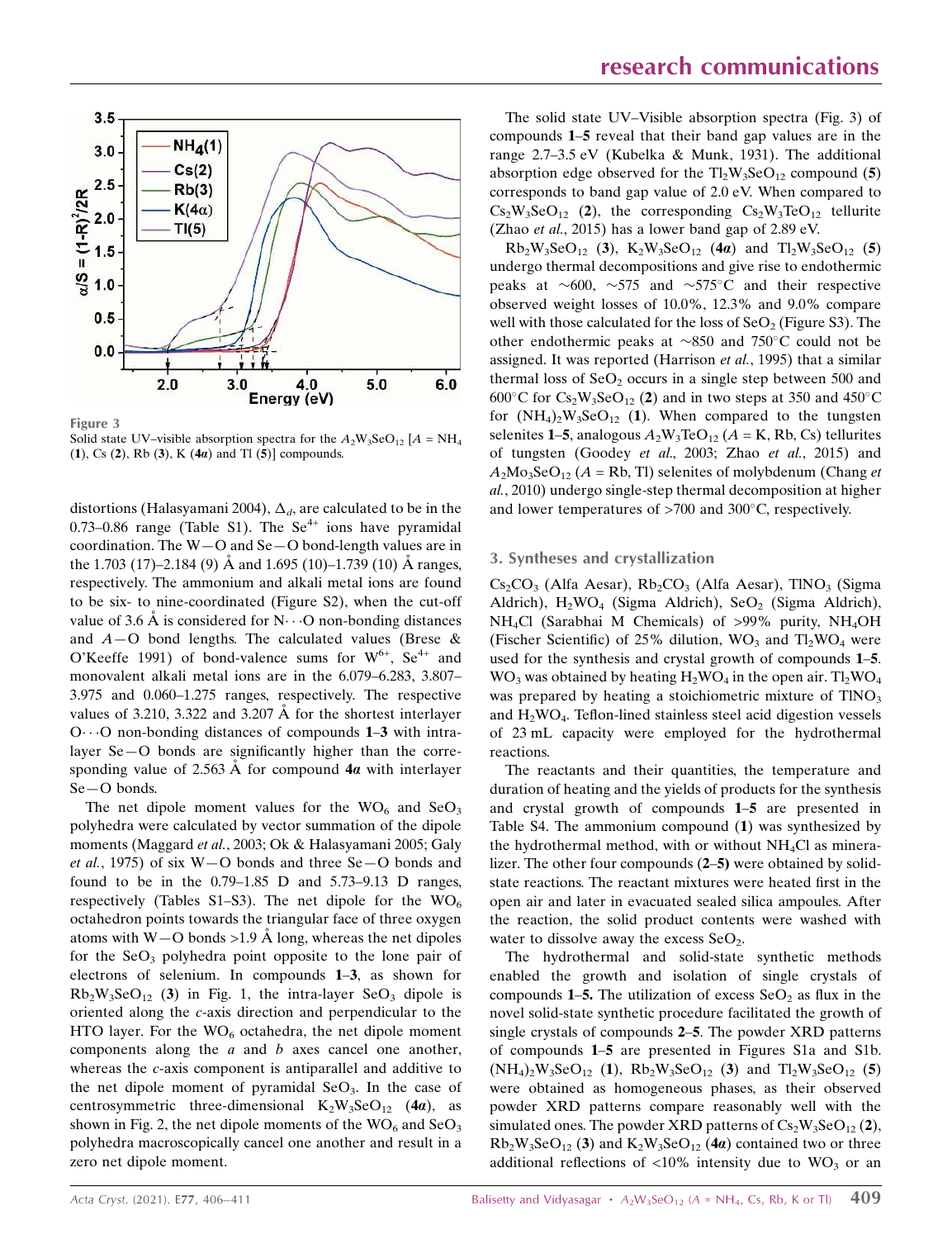# research communications

| Table 1               |  |
|-----------------------|--|
| Experimental details. |  |

|                                                                                | 1                                                                                                                | $\boldsymbol{2}$                                                                                            | 3                                                                                                                | 4                                            |
|--------------------------------------------------------------------------------|------------------------------------------------------------------------------------------------------------------|-------------------------------------------------------------------------------------------------------------|------------------------------------------------------------------------------------------------------------------|----------------------------------------------|
| Crystal data                                                                   |                                                                                                                  |                                                                                                             |                                                                                                                  |                                              |
| Chemical formula                                                               | $(NH_4)_2W_3SeO_{12}$                                                                                            | $Cs_2W_3SeO_{12}$                                                                                           | $Rb_2W_3SeO_{12}$                                                                                                | $K_2W_3SeO_{12}$                             |
| $M_{\rm r}$                                                                    | 858.59                                                                                                           | 1088.33                                                                                                     | 993.40                                                                                                           | 900.66                                       |
| Crystal system, space group                                                    | Hexagonal, $P63$                                                                                                 | Hexagonal, $P63$                                                                                            | Hexagonal, $P63$                                                                                                 | Monoclinic, $P2_1/n$                         |
| Temperature $(K)$                                                              | 297                                                                                                              | 293                                                                                                         | 293                                                                                                              | 293                                          |
| a, b, c(A)                                                                     | 7.2303(3), 7.2303(3),<br>12.1491(5)                                                                              | $7.2580(3)$ , $7.2580(3)$ ,<br>12.5291(5)                                                                   | $7.2380(1)$ , $7.2380(1)$ ,<br>12.1115(3)                                                                        | $7.2310(2)$ , 11.4863 $(4)$ ,<br>12.6486 (4) |
| $\alpha, \beta, \gamma$ (°)                                                    | 90, 90, 120                                                                                                      | 90, 90, 120                                                                                                 | 90, 90, 120                                                                                                      | 90, 90.096 (2), 90                           |
| $V(A^3)$                                                                       | 550.03(5)                                                                                                        | 571.59 (5)                                                                                                  | 549.50 (2)                                                                                                       | 1050.56(6)                                   |
| Z                                                                              | 2                                                                                                                | 2                                                                                                           | 2                                                                                                                | 4                                            |
| Radiation type                                                                 | Mo $K\alpha$                                                                                                     | Mo $K\alpha$                                                                                                | Mo $K\alpha$                                                                                                     | Mo $K\alpha$                                 |
| $\mu$ (mm <sup>-1</sup> )                                                      | 34.67                                                                                                            | 39.63                                                                                                       | 43.49                                                                                                            | 37.09                                        |
| Crystal size (mm)                                                              | $0.10 \times 0.10 \times 0.05$                                                                                   | $0.10 \times 0.08 \times 0.05$                                                                              | $0.10 \times 0.05 \times 0.05$                                                                                   | $0.08 \times 0.05 \times 0.02$               |
| Data collection                                                                |                                                                                                                  |                                                                                                             |                                                                                                                  |                                              |
| Diffractometer                                                                 | <b>Bruker APEXII CCD</b>                                                                                         | <b>Bruker APEXII CCD</b>                                                                                    | <b>Bruker APEXII CCD</b>                                                                                         | <b>Bruker APEXII CCD</b>                     |
| Absorption correction                                                          | Multi-scan (SADABS;<br>Krause et al., 2015)                                                                      | Multi-scan (SADABS;<br>Krause et al., 2015)                                                                 | Multi-scan (SADABS;<br>Krause et al., 2015)                                                                      | Multi-scan (SADABS;<br>Krause et al., 2015)  |
| $T_{\min}, T_{\max}$                                                           | 0.129, 0.276                                                                                                     | 0.110, 0.242                                                                                                | 0.098, 0.220                                                                                                     | 0.155, 0.524                                 |
| No. of measured, independent<br>and observed $[I > 2\sigma(I)]$<br>reflections | 14419, 1079, 1069                                                                                                | 2825, 831, 730                                                                                              | 3497, 675, 654                                                                                                   | 26562, 4026, 3456                            |
| $R_{\rm int}$                                                                  | 0.049                                                                                                            | 0.058                                                                                                       | 0.033                                                                                                            | 0.073                                        |
| $(\sin \theta/\lambda)_{\text{max}}$ $(\AA^{-1})$                              | 0.702                                                                                                            | 0.643                                                                                                       | 0.666                                                                                                            | 0.770                                        |
| Refinement                                                                     |                                                                                                                  |                                                                                                             |                                                                                                                  |                                              |
| $R[F^2 > 2\sigma(F^2)], wR(F^2), S$                                            | 0.023, 0.052, 1.27                                                                                               | 0.029, 0.054, 1.02                                                                                          | 0.018, 0.033, 1.06                                                                                               | 0.032, 0.105, 1.15                           |
| No. of reflections                                                             | 1079                                                                                                             | 831                                                                                                         | 675                                                                                                              | 4026                                         |
| No. of parameters                                                              | 57                                                                                                               | 56                                                                                                          | 57                                                                                                               | 165                                          |
| No. of restraints                                                              | $\mathbf{1}$                                                                                                     | 13                                                                                                          | $\tau$                                                                                                           | 24                                           |
| H-atom treatment                                                               | H-atom parameters not<br>defined                                                                                 |                                                                                                             |                                                                                                                  | $\overline{\phantom{0}}$                     |
| $\Delta \rho_{\text{max}}$ , $\Delta \rho_{\text{min}}$ (e $\AA^{-3}$ )        | $2.63, -2.37$                                                                                                    | $1.90, -1.65$                                                                                               | $0.90, -1.14$                                                                                                    | $3.94, -3.11$                                |
| Absolute structure                                                             | Flack $x$ determined using 492<br>quotients<br>$[(I^+)- (I^-)]/[(I^+)+ (I^-)]$<br>(Parsons <i>et al.</i> , 2013) | Flack $x$ determined using 297<br>quotients<br>$[(I^+)- (I^-)]/[(I^+)+ (I^-)]$<br>(Parsons $et al., 2013$ ) | Flack $x$ determined using 182<br>quotients<br>$[(I^+)- (I^-)]/[(I^+)+ (I^-)]$<br>(Parsons <i>et al.</i> , 2013) |                                              |
| Absolute structure parameter                                                   | 0.015(13)                                                                                                        | 0.00(3)                                                                                                     | $-0.08(3)$                                                                                                       | $\overline{\phantom{0}}$                     |

Computer programs: APEX2 and SAINT (Bruker, 2004), SHELXT (Sheldrick, 2015a), SHELXL2013 (Sheldrick, 2015b), SHELXL (Sheldrick, 2015b), ORTEP-3 for Windows (Farrugia, 2012), DIAMOND (Pennington, 1999) and SHELXL97 (Sheldrick, 2008).

unidentified phase; however, the homogeneous polycrystalline sample of  $Rb_2W_3SeO_{12}$  (3) could be obtained (Figure S1b), under a different set of solid-state synthetic conditions mentioned in Table S4.  $Cs_2W_3SeO_{12}$  (2) was prepared in polycrystalline form by the reported hydrothermal method (Harrison et al., 1995). It is evident from the scanning electron micrographs (Figure S4) that crystallites of compounds 1 and 2 have a hexagonal prism shape and compounds 3–5 have blockshaped morphologies. The EDXA analyses confirmed the expected ratios of metal contents for all compounds 1–5.

#### 4. Refinement

Crystal data, data collection and structure refinement details are summarized in Table 1. The crystals of the ammonium (1) and rubidium (3) compounds are twinned by merohedry (Spek 2020) by the  $[-10011000 - 1]$  and  $[100 - 1 - 1000 - 1]$ twin laws and their twinned lattices are generated through twofold rotation of the primary lattices about the [120] direction and the b axis, respectively. The crystal of the potassium  $(4a)$  compound is twinned by pseudo-merohedry

(Spek 2020) by the twin law  $[-1 0 0 0 - 1 0 0 0 1]$  and the twinned lattice is generated through twofold rotation of the primary lattice about the c axis, as the value of the  $\beta$  angle of its monoclinic system is very close to 90 . The respective values of refined batch scale factor for the ammonium (1), rubidium (3) and potassium  $(4a)$  compounds are 0.029, 0.192 and 0.385. The hydrogen atoms of the  $NH_4^+$  ions in the ammonium compound (1) were not located in the difference-Fourier maps but are included in the formula. The final difference-Fourier maps did not show any chemically significant features and the Fourier difference peaks with an electron density of  $>1 e \mathring{A}^{-3}$  were found to be ghosts. No reasonable structure solutions and refinements in the centrosymmetric  $P6_3/m$  space group were found for compounds  $1-3$ .

The powder X-ray diffraction (XRD) patterns of compounds 1–5 were recorded on a Bruker D8 Advanced powder X-ray diffractometer using Cu  $K\alpha$  ( $\lambda = 1.5418 \text{ Å}$ ) radiation. The monophasic nature of each of these compounds was verified by comparing their powder XRD patterns with those simulated, using Mercury (Macrae et al., 2020), on the basis of their single crystal X-ray structures.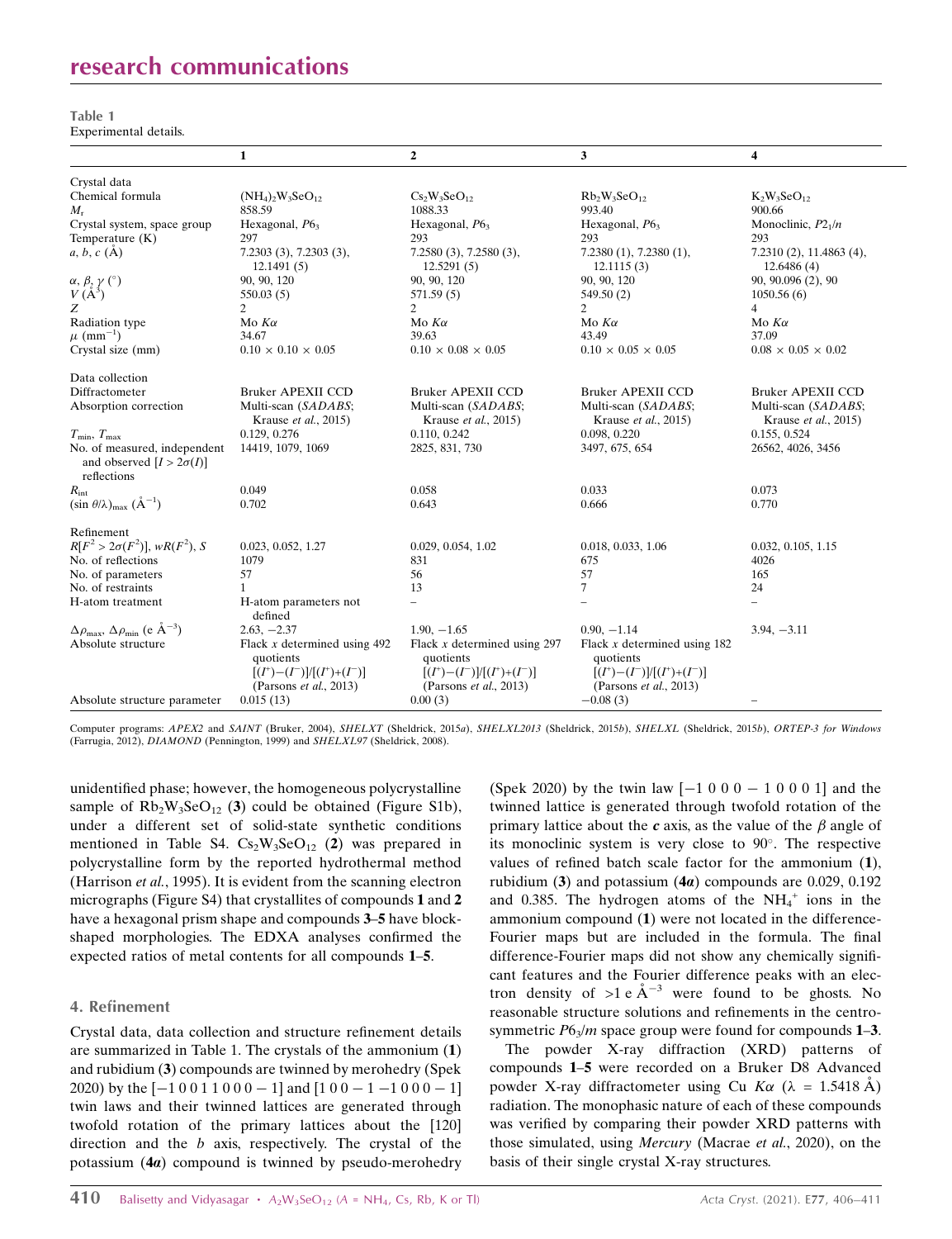#### Acknowledgements

Miss Rintu Robert helped immensely by redoing the singlecrystal X-ray structure determinations and some of the crystal growth experiments. We thank Mrs S. Srividya and Mr V. Ramkumar of the Department of Chemistry for the powder and single-crystal X-ray data collection, respectively. The X-ray powder diffractometer in the Department of Chemistry of the IIT Madras was purchased with financial assistance, received under the FIST scheme (SR/FST/CSI-158/2007), from the SERC Division of the Department of Science and Technology, Ministry of Science and Technology, Government of India. We thank the Departments of Chemistry, Physics and SAIF of the IIT Madras for the powder and single-crystal X-ray data, SEM, EDXA and thermal studies.

#### References

- Brese, N. E. & O'Keeffe, M. (1991). Acta Cryst. B47, 192–197.
- Bruker (2004). APEX2 and SAINT. Bruker AXS Inc., Madison, Wisconsin, USA.
- Chang, H. Y., Kim, S. W. & Halasyamani, P. S. (2010). Chem. Mater. 22, 3241–3250.
- Dussack, L. L., Harrison, W. T. A. & Jacobson, A. J. (1996). Mater. Res. Bull. 31, 249–255.
- Farrugia, L. J. (2012). J. Appl. Cryst. 45, 849–854.
- Galy, J., Meunier, G., Andersson, S. & Åström, A. (1975). J. Solid State Chem. 13, 142–159.
- Goodey, J., Min Ok, K., Broussard, J., Hofmann, C., Escobedo, F. V. & Halasyamani, P. S. (2003). J. Solid State Chem. 175, 3–12.
- Halasyamani, P. S. (2004). Chem. Mater. 16, 3586–3592.
- Halasyamani, P. S. & Poeppelmeier, K. R. (1998). Chem. Mater. 10, 2753–2769.
- Harrison, W. T. A., Dussack, L. L. & Jacobson, A. J. (1994). Inorg. Chem. 33, 6043–6049.
- Harrison, W. T. A., Dussack, L. L., Vogt, T. & Jacobson, A. J. (1995). J. Solid State Chem. 120, 112–120.
- Huang, Y., Chen, X. & Qin, J. (2014a). Faming Zhuanli Shenqing 1–8. Huang, Y., Meng, X. & Qin, J. (2014b). Chin. J. Inorg. Chem. 30, 179– 184.
- Kim, Y. H., Lee, D. W. & Ok, K. M. (2014). Inorg. Chem. 53, 1250– 1256.
- Krause, L., Herbst-Irmer, R., Sheldrick, G. M. & Stalke, D. (2015). J. Appl. Cryst. 48, 3–10.
- Kubelka, F. & Munk, P. (1931). Z. Tech. Phys. 12, 593–601.
- Ling, J. & Albrecht-Schmitt, T. E. (2007). J. Solid State Chem. 180, 1601–1607.
- Macrae, C. F., Sovago, I., Cottrell, S. J., Galek, P. T. A., McCabe, P., Pidcock, E., Platings, M., Shields, G. P., Stevens, J. S., Towler, M. & Wood, P. A. (2020). J. Appl. Cryst. 53, 226–235.
- Maggard, P. A., Nault, T. S., Stern, C. L. & Poeppelmeier, K. R. (2003). J. Solid State Chem. 175, 27–33.
- Nguyen, S. D. & Halasyamani, P. S. (2013). Inorg. Chem. 52, 2637– 2647.
- Oh, S. J., Lim, S. J., You, T. S. & Ok, K. M. (2018). Chem. Eur. J. 24, 6712–6716.
- Ok, K. M. & Halasyamani, P. S. (2005). Inorg. Chem. 44, 3919– 3925.
- Parsons, S., Flack, H. D. & Wagner, T. (2013). Acta Cryst. B69, 249– 259.
- Pennington, W. T. (1999). J. Appl. Cryst. 32, 1028–1029.
- Sheldrick, G. M. (2008). Acta Cryst. A64, 112–122.
- Sheldrick, G. M. (2015a). Acta Cryst. A71, 3–8.
- Sheldrick, G. M. (2015b). Acta Cryst. C71, 3–8.
- Spek, A. L. (2020). Acta Cryst. E76, 1–11.
- Vidyavathy Balraj, V. & Vidyasagar, K. (1998). Inorg. Chem. 37, 4764–4774.
- Zhao, P., Cong, H., Tian, X., Sun, Y., Zhang, C., Xia, S., Gao, Z. & Tao, X. (2015). Cryst. Growth Des. 15, 4484–4489.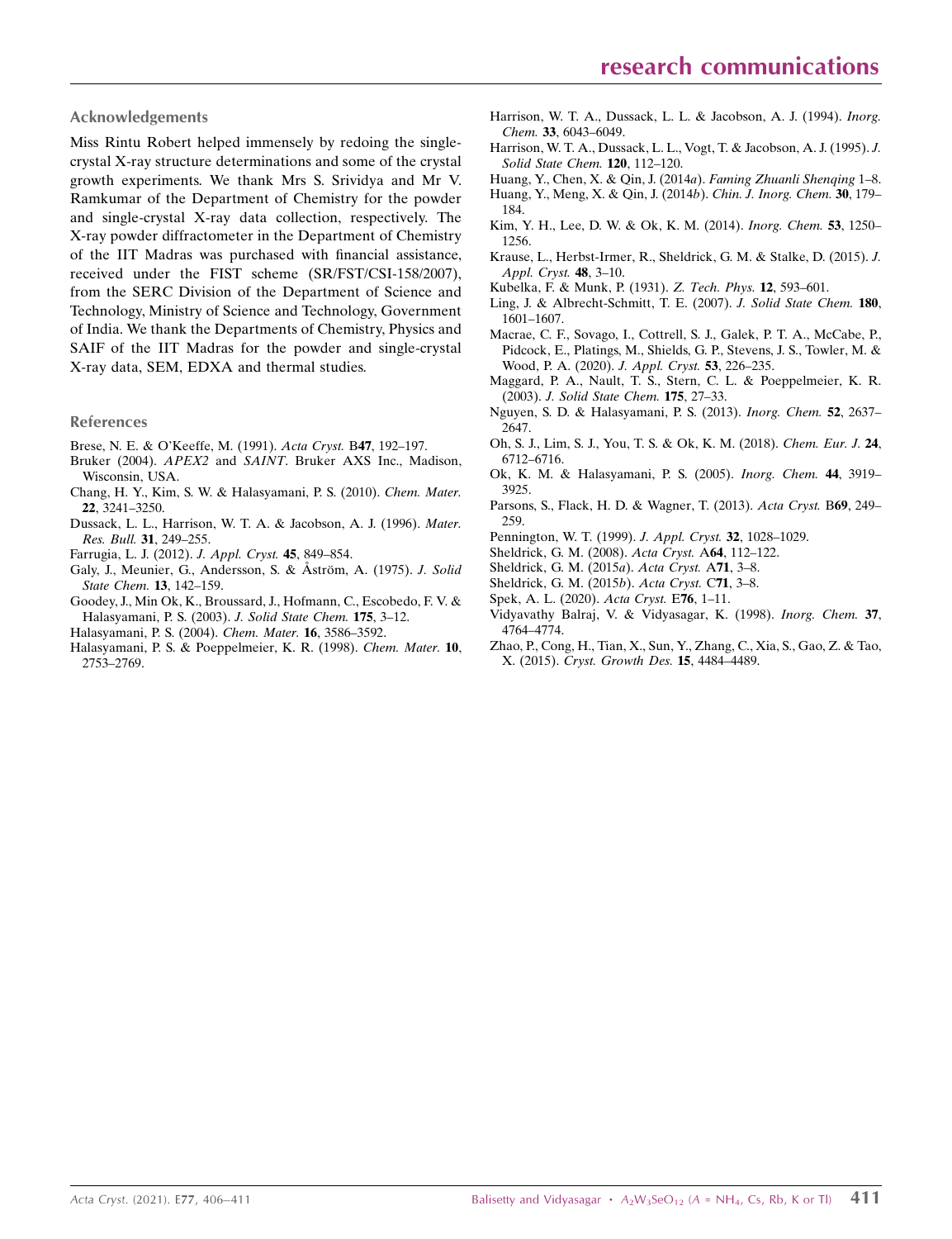*Acta Cryst.* (2021). E**77**, 406-411 [https://doi.org/10.1107/S2056989021002735]

**Structural characterization of quaternary selenites of tungsten(VI),** *A***2W3SeO<sup>12</sup> (***A* **= NH4, Cs, Rb, K or Tl)**

# **Vineela Balisetty and Kanamaluru Vidyasagar**

**Computing details** 

For all structures, data collection: *APEX2* (Bruker, 2004); cell refinement: *SAINT* (Bruker, 2004); data reduction: *SAINT* (Bruker, 2004). Program(s) used to solve structure: *SHELXT2013* (Sheldrick, 2015a) for NH42W3SeO121; *SHELXT2014/7* (Sheldrick, 2015a) for Cs2W3SeO122, Rb2W3SeO123, K2W3SeO124. Program(s) used to refine structure: *SHELXL2013* (Sheldrick, 2015b) for NH42W3SeO121; *SHELXL2014/7* (Sheldrick, 2015b) for Cs2W3SeO122, K2W3SeO124; *SHELXL2018/3* (Sheldrick, 2015b) for Rb2W3SeO123. For all structures, molecular graphics: *ORTEP*-*3 for Windows* (Farrugia, 2012) and *DIAMOND* (Pennington, 1999); software used to prepare material for publication: *SHELXL97* (Sheldrick, 2008).

**Diammonium tritungsten selenite (NH42W3SeO121)** 

## *Crystal data*

 $(NH_4)_2W_3SeO_{12}$  $M_r = 858.59$ Hexagonal,  $P6<sub>3</sub>$  $a = 7.2303$  (3) Å  $c = 12.1491(5)$  Å  $V = 550.03$  (5) Å<sup>3</sup>  $Z = 2$  $F(000) = 748$ 

*Data collection*

Bruker APEXII CCD diffractometer Radiation source: fine-focus sealed tube *φ* and *ω* scans Absorption correction: multi-scan (SADABS; Krause *et al.*, 2015)  $T_{\text{min}} = 0.129, T_{\text{max}} = 0.276$ 14419 measured reflections

## *Refinement*

Refinement on *F* 2 Least-squares matrix: full  $R[F^2 > 2\sigma(F^2)] = 0.023$  $wR(F^2) = 0.052$  $S = 1.27$ 1079 reflections 57 parameters

 $D_x$  = 5.184 Mg m<sup>-3</sup> Mo *Kα* radiation,  $\lambda = 0.71073$  Å Cell parameters from 7856 reflections  $\theta$  = 3.3–30.4°  $\mu$  = 34.67 mm<sup>-1</sup>  $T = 297$  K Block, colourless  $0.10 \times 0.10 \times 0.05$  mm

1079 independent reflections 1069 reflections with  $I > 2\sigma(I)$  $R_{\text{int}} = 0.049$  $\theta_{\text{max}} = 30.0^{\circ}, \theta_{\text{min}} = 3.4^{\circ}$  $h = -10 \rightarrow 10$  $k = -10 \rightarrow 10$ *l* = −17→17

1 restraint H-atom parameters not defined  $w = 1/[\sigma^2 (F_o^2) + (0.0097P)^2 + 8.3615P]$ where  $P = (F_o^2 + 2F_c^2)/3$  $(\Delta/\sigma)_{\text{max}}$  < 0.001 Δ*ρ*max = 2.63 e Å−3  $\Delta\rho_{\rm min} = -2.37 \text{ e A}^{-3}$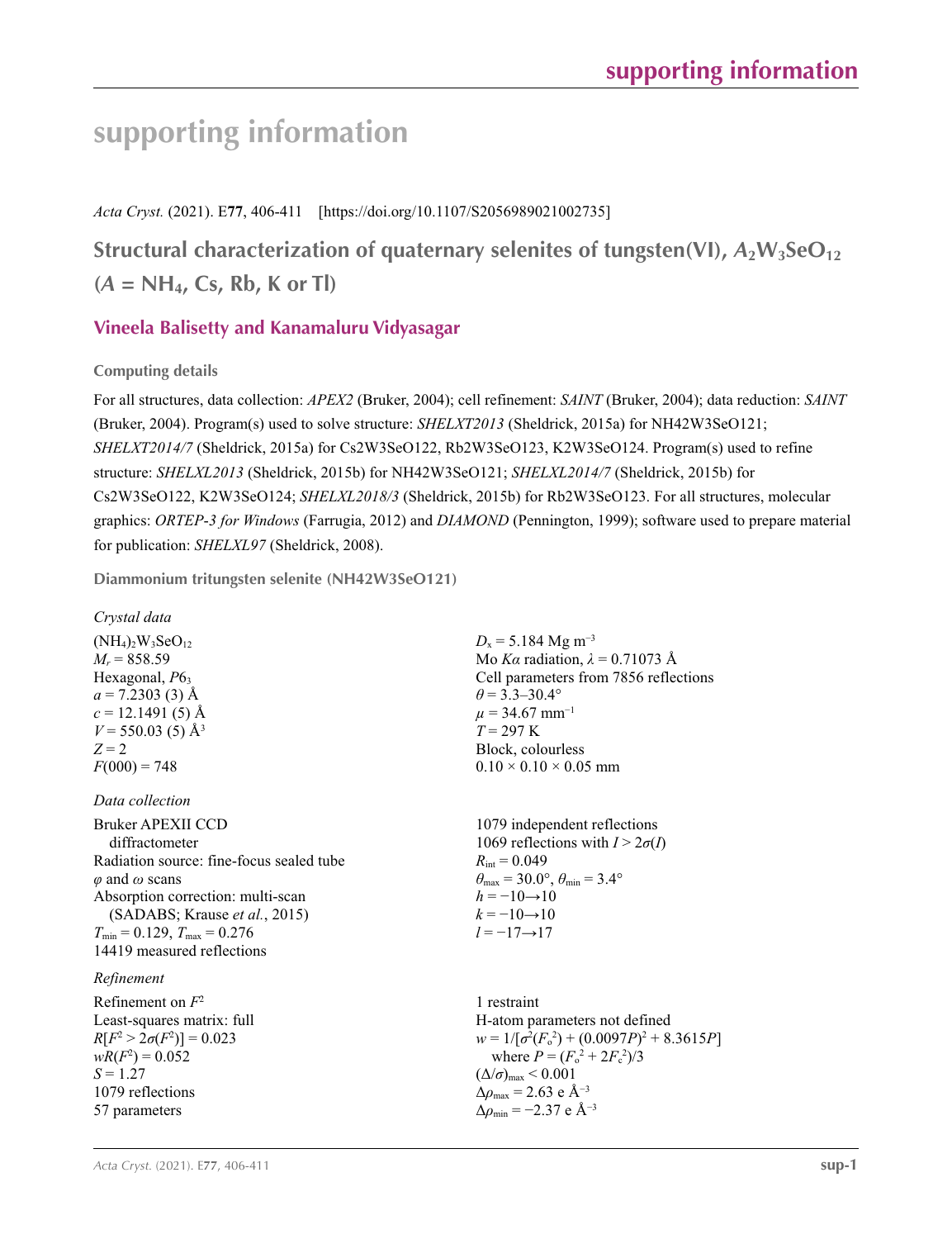Extinction correction: SHELXL-2018/3 (Sheldrick 2015b), Fc\*=kFc[1+0.001xFc<sup>2</sup> *λ* 3 /sin(2*θ*)]-1/4 Extinction coefficient: 0.0100 (5)

Absolute structure: Flack *x* determined using 492 quotients  $[(I^+)- (I^+)]/[(I^+)+ (I^-)]$  (Parsons *et al.*, 2013)

Absolute structure parameter: 0.015 (13)

### *Special details*

**Experimental**. Single crystals of compounds **1**–**5** were obtained along with the polycrystalline sample and the crystals were hand-picked for XRD study and mounted on thin glass fibres with epoxy glue and optically aligned on a Bruker APEXII charge-coupled device X-ray diffractometer using a digital camera. Intensity data were measured at 25 °C using Mo K*α* (*λ* = 0.7103 Å) radiation. APEX II software (Bruker AXS) was used for preliminary determination of the cell constants and data collection control. The determination of integral intensities and global refinement were performed using SAINT-plus (Bruker AXS). A semi-empirical absorption correction was subsequently applied using SADABS. Space group determination, structure solution and least-squares refinement were carried out using SHELXTL (Sheldrick 2008) program. DIAMOND 3.0 (PENNINGTON 1999) and ORTEP-3 (Farrugia 1997) for windows were the graphic programs employed to draw the structures. The structures were solved by direct methods and refined by full matrix least squares on  $F^2$ .

**Geometry**. All esds (except the esd in the dihedral angle between two l.s. planes) are estimated using the full covariance matrix. The cell esds are taken into account individually in the estimation of esds in distances, angles and torsion angles; correlations between esds in cell parameters are only used when they are defined by crystal symmetry. An approximate (isotropic) treatment of cell esds is used for estimating esds involving l.s. planes.

**Refinement**. Refined as a two-component twin

|                | $\boldsymbol{x}$ | v          | Ζ           | $U_{\rm iso} * / U_{\rm eq}$ |  |
|----------------|------------------|------------|-------------|------------------------------|--|
| N1             | 0.333333         | 0.666667   | 0.115(3)    | 0.042(8)                     |  |
| N <sub>2</sub> | 0.666667         | 0.333333   | 0.237(2)    | 0.025(5)                     |  |
| W              | 0.19142(6)       | 0.33979(5) | 0.40000(10) | 0.00766(15)                  |  |
| Se             | 0.000000         | 0.000000   | 0.16680(15) | 0.0102(5)                    |  |
| O <sub>1</sub> | 0.1264(15)       | 0.2465(16) | 0.2271(7)   | 0.0134(17)                   |  |
| O <sub>2</sub> | 0.4083(16)       | 0.1964(16) | 0.0370(8)   | 0.0137(18)                   |  |
| O <sub>3</sub> | 0.2494(12)       | 0.1188(12) | 0.4103(12)  | 0.0101(19)                   |  |
| O <sub>4</sub> | 0.0850(15)       | 0.5365(14) | 0.3526(8)   | 0.0111(16)                   |  |

*Fractional atomic coordinates and isotropic or equivalent isotropic displacement parameters (Å<sup>2</sup> )*

|  |  |  | Atomic displacement parameters $(\AA^2)$ |  |
|--|--|--|------------------------------------------|--|
|--|--|--|------------------------------------------|--|

|                | $U^{11}$  | $I/2^2$     | $I^{\beta 3}$ | $U^{12}$    | $U^{13}$     | $U^{23}$     |
|----------------|-----------|-------------|---------------|-------------|--------------|--------------|
| N <sub>1</sub> | 0.052(13) | 0.052(13)   | 0.023(14)     | 0.026(7)    | 0.000        | 0.000        |
| N <sub>2</sub> | 0.025(8)  | 0.025(8)    | 0.024(12)     | 0.012(4)    | 0.000        | 0.000        |
| W              | 0.0069(2) | 0.00476(19) | 0.0108(2)     | 0.00250(14) | $-0.0007(3)$ | $-0.0006(3)$ |
| <b>Se</b>      | 0.0091(5) | 0.0091(5)   | 0.0124(12)    | 0.0045(2)   | 0.000        | 0.000        |
| O <sub>1</sub> | 0.013(4)  | 0.010(4)    | 0.015(4)      | 0.005(4)    | $-0.004(3)$  | 0.001(3)     |
| O <sub>2</sub> | 0.010(4)  | 0.013(5)    | 0.016(4)      | 0.004(4)    | $-0.001(3)$  | 0.002(3)     |
| O <sub>3</sub> | 0.006(3)  | 0.006(3)    | 0.019(5)      | 0.003(2)    | $-0.002(5)$  | 0.005(5)     |
| O4             | 0.011(4)  | 0.004(4)    | 0.018(4)      | 0.004(3)    | $-0.003(3)$  | $-0.002(3)$  |
|                |           |             |               |             |              |              |

### *Geometric parameters (Å, º)*

| $W = Q^i$              | 1.722(10) | $W = 01$                   | 2.184(9)  |
|------------------------|-----------|----------------------------|-----------|
| $W = 03$               | 1.848(8)  | $Se$ — $O1$ <sup>iii</sup> | 1.709(10) |
| $W = Q4$ <sup>ii</sup> | 1.874(9)  | $Se$ — $O1$                | 1.709(10) |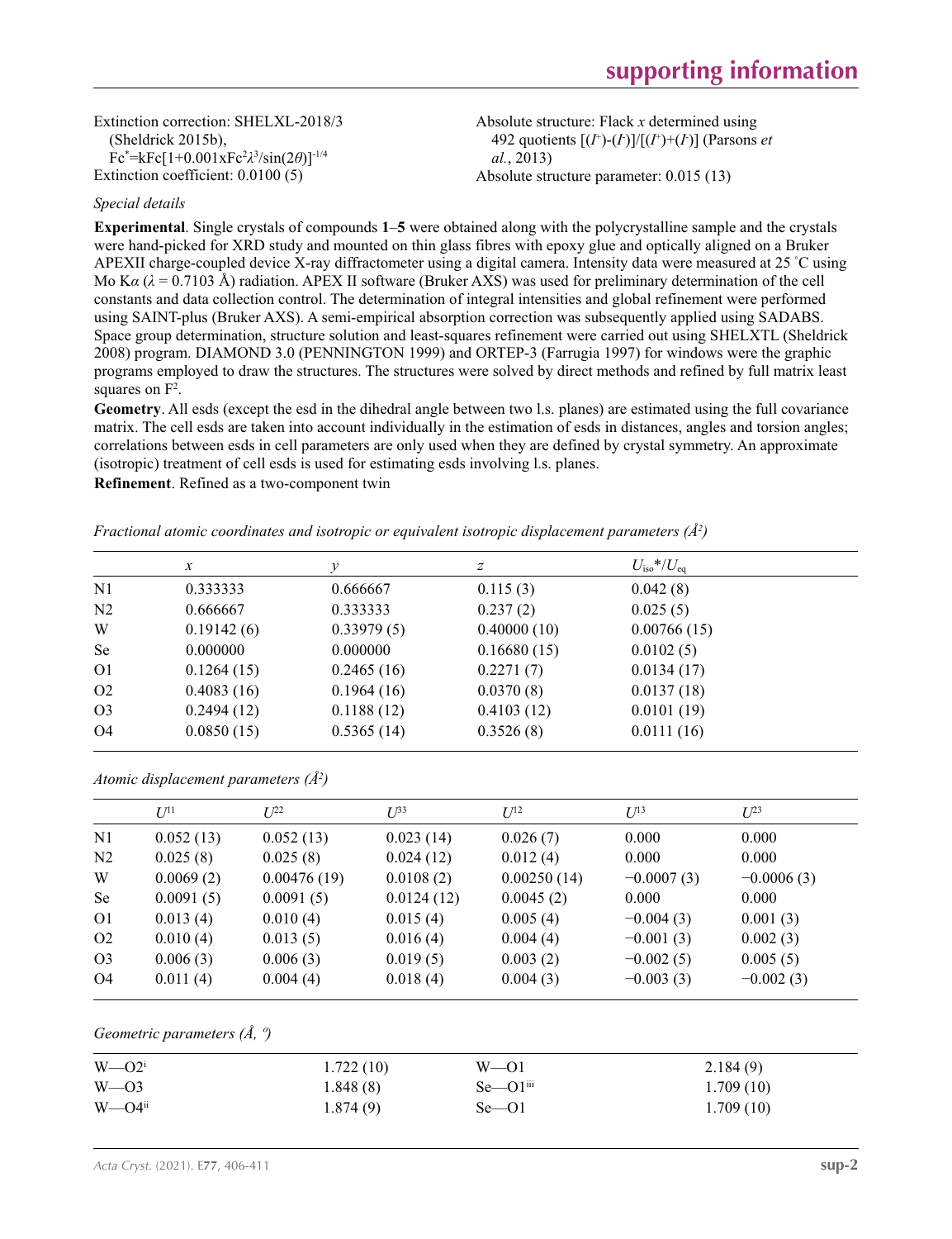| $W$ — $O3$ <sup>iii</sup><br>$W = 04$                                                                                                                                                                                                                   | 1.985(8)<br>2.010(9)                                                                                                      | $Se$ — $O1iv$                                                                                                                                                                                                                    | 1.709(10)                                                                                                        |
|---------------------------------------------------------------------------------------------------------------------------------------------------------------------------------------------------------------------------------------------------------|---------------------------------------------------------------------------------------------------------------------------|----------------------------------------------------------------------------------------------------------------------------------------------------------------------------------------------------------------------------------|------------------------------------------------------------------------------------------------------------------|
| $O2^i$ -W-03<br>$O2^i$ —W—O4 <sup>ii</sup><br>$O3$ —W— $O4$ <sup>ii</sup><br>$O2^i$ —W— $O3^{iii}$<br>$O3$ —W— $O3$ <sup>iii</sup><br>$O4^{ii}$ —W— $O3^{iii}$<br>$O2^i$ – W–04<br>$O3 - W - O4$<br>$O4^{ii}$ —W—O4<br>$O3^{iii}$ —W—O4<br>$O2^i$ -W-01 | 99.2(6)<br>99.3(5)<br>96.7(4)<br>93.4(6)<br>89.7(4)<br>164.6(5)<br>94.7(4)<br>164.5(5)<br>87.8 (6)<br>82.6(4)<br>173.1(4) | $O3 - W - O1$<br>$O4^{ii}$ —W— $O1$<br>$O3^{iii}$ —W—O1<br>$O4 - W - O1$<br>$O1$ <sup>iii</sup> —Se—O1<br>$O1^{iii}$ Se $O1^{iv}$<br>$O1 - Se - O1$ <sup>iv</sup><br>$Se$ — $O1$ —W<br>$W$ —O3— $W$ <sup>iv</sup><br>$W^v$ —O4—W | 84.5(5)<br>86.0(4)<br>80.7(5)<br>81.0(4)<br>102.9(4)<br>102.9(4)<br>102.9(4)<br>130.9(5)<br>149.1(5)<br>132.5(5) |

Symmetry codes: (i)  $x-y$ ,  $x$ ,  $z+1/2$ ; (ii)  $-y+1$ ,  $x-y+1$ ,  $z$ ; (iii)  $-y$ ,  $x-y$ ,  $z$ ; (iv)  $-x+y$ ,  $-x$ ,  $z$ ; (v)  $-x+y$ ,  $-x+1$ ,  $z$ .

**Dicaesium tritungsten selenite (Cs2W3SeO122)** 

*Crystal data*

 $Cs<sub>2</sub>W<sub>3</sub>SeO<sub>12</sub>$  $M_r = 1088.33$ Hexagonal,  $P6<sub>3</sub>$  $a = 7.2580(3)$  Å  $c = 12.5291(5)$  Å  $V = 571.59(5)$  Å<sup>3</sup>  $Z = 2$  $F(000) = 924$ 

#### *Data collection*

| Bruker APEXII CCD                                   |
|-----------------------------------------------------|
| diffractometer                                      |
| Radiation source: fine-focus sealed tube            |
| phi and $\omega$ scans                              |
| Absorption correction: multi-scan                   |
| (SADABS; Krause et al., 2015)                       |
| $T_{\text{min}} = 0.110$ , $T_{\text{max}} = 0.242$ |
| 2825 measured reflections                           |

#### *Refinement*

Refinement on *F* 2 Least-squares matrix: full  $R[F^2 > 2\sigma(F^2)] = 0.029$  $wR(F^2) = 0.054$  $S = 1.02$ 831 reflections 56 parameters 13 restraints  $w = 1/[\sigma^2 (F_0^2)]$ where  $P = (F_o^2 + 2F_c^2)/3$  $(\Delta/\sigma)_{\text{max}}$  < 0.001

 $D_x = 6.323$  Mg m<sup>-3</sup> Mo *Kα* radiation, *λ* = 0.71073 Å Cell parameters from 706 reflections  $\theta$  = 3.6–26.3°  $\mu$  = 39.63 mm<sup>-1</sup> *T* = 293 K Block, colourless  $0.10 \times 0.08 \times 0.05$  mm

831 independent reflections 730 reflections with  $I > 2\sigma(I)$  $R_{\text{int}} = 0.058$  $\theta_{\text{max}} = 27.2^{\circ}, \theta_{\text{min}} = 3.2^{\circ}$  $h = -6 \rightarrow 8$  $k = -9 \rightarrow 9$  $l = -16 \rightarrow 14$ 

 $\Delta\rho_{\text{max}} = 1.90 \text{ e A}^{-3}$ Δ*ρ*min = −1.65 e Å−3 Extinction correction: SHELXL2018/3 (Sheldrick 2015b), Fc\*=kFc[1+0.001xFc<sup>2</sup> *λ* 3 /sin(2*θ*)]-1/4 Extinction coefficient: 0.0081 (4) Absolute structure: Flack *x* determined using 297 quotients  $[(I^+)- (I^+)]/[(I^+)+ (I^-)]$  (Parsons *et al.*, 2013) Absolute structure parameter: 0.00 (3)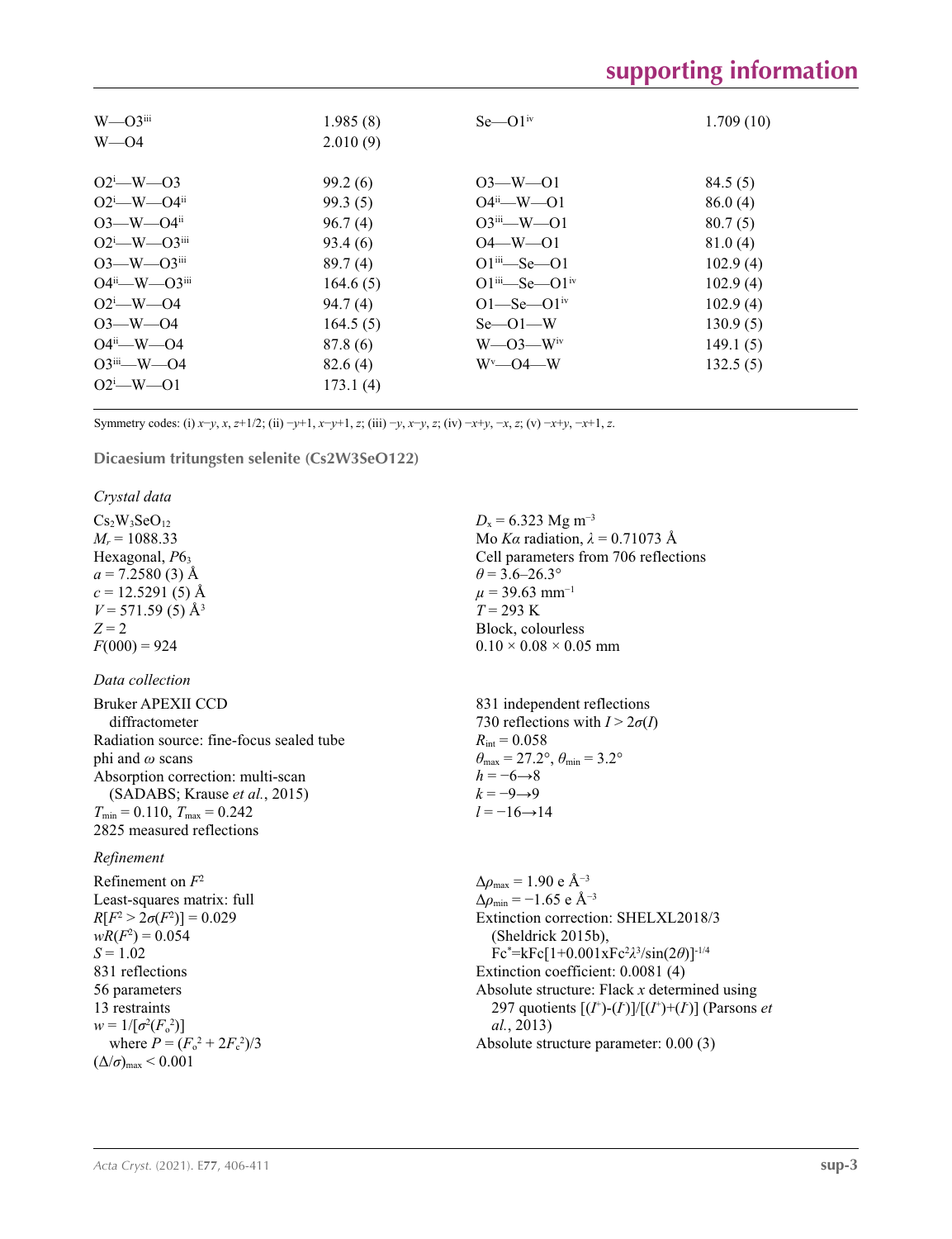## *Special details*

**Geometry**. All esds (except the esd in the dihedral angle between two l.s. planes) are estimated using the full covariance matrix. The cell esds are taken into account individually in the estimation of esds in distances, angles and torsion angles; correlations between esds in cell parameters are only used when they are defined by crystal symmetry. An approximate (isotropic) treatment of cell esds is used for estimating esds involving l.s. planes.

|                | $\mathcal{X}$ | ν           | Ζ           | $U_{\rm iso} * / U_{\rm eq}$ |  |
|----------------|---------------|-------------|-------------|------------------------------|--|
| Cs1            | 0.333333      | 0.666667    | 0.0902(2)   | 0.0269(9)                    |  |
| Cs2            | 0.666667      | 0.333333    | 0.22953(19) | 0.0143(7)                    |  |
| W              | 0.14949(10)   | 0.33884(11) | 0.39443(8)  | 0.0056(2)                    |  |
| <b>Se</b>      | 0.000000      | 0.000000    | 0.1700(2)   | 0.0058(7)                    |  |
| O <sub>1</sub> | 0.125(2)      | 0.250(2)    | 0.2270(11)  | 0.007(3)                     |  |
| O <sub>2</sub> | 0.401(2)      | 0.207(2)    | 0.0265(14)  | 0.015(3)                     |  |
| O <sub>3</sub> | 0.2495(18)    | 0.1279(17)  | 0.4056(14)  | 0.008(3)                     |  |
| O4             | 0.088(2)      | 0.549(2)    | 0.3529(11)  | 0.010(3)                     |  |

*Fractional atomic coordinates and isotropic or equivalent isotropic displacement parameters (Å<sup>2</sup> )*

*Atomic displacement parameters (Å<sup>2</sup> )*

|                | $I$ <sup><math>\uparrow</math>1</sup> | $L^{p2}$   | $U^{33}$   | $U^{12}$   | $U^{13}$    | $U^{23}$      |
|----------------|---------------------------------------|------------|------------|------------|-------------|---------------|
| Cs1            | 0.0277(13)                            | 0.0277(13) | 0.0251(16) | 0.0139(6)  | 0.000       | 0.000         |
| Cs2            | 0.0160(10)                            | 0.0160(10) | 0.0110(13) | 0.0080(5)  | 0.000       | 0.000         |
| W              | 0.0048(4)                             | 0.0031(4)  | 0.0083(4)  | 0.0016(3)  | 0.0004(5)   | $-0.0001(5)$  |
| <b>Se</b>      | 0.0066(9)                             | 0.0066(9)  | 0.0042(18) | 0.0033(5)  | 0.000       | 0.000         |
| O <sub>1</sub> | 0.013(8)                              | 0.004(7)   | 0.002(6)   | 0.004(7)   | 0.000(6)    | $-0.001(6)$   |
| O <sub>2</sub> | 0.015(8)                              | 0.011(9)   | 0.020(9)   | 0.007(7)   | $-0.010(7)$ | 0.003(7)      |
| O <sub>3</sub> | 0.008(3)                              | 0.008(3)   | 0.009(3)   | 0.0042(18) | 0.0001(14)  | $-0.0003(14)$ |
| O <sub>4</sub> | 0.009(3)                              | 0.009(3)   | 0.010(3)   | 0.0050(19) | 0.0000(14)  | $-0.0001(14)$ |

*Geometric parameters (Å, º)*

| $Cs1 - O1i$                | 3.132(15) | $Cs2 - O4ii$               | 3.066(14) |
|----------------------------|-----------|----------------------------|-----------|
| $Cs1 - O1$                 | 3.132(15) | $Cs2$ — $O3$ <sup>vi</sup> | 3.427(13) |
| $Cs1 - O1ii$               | 3.132(15) | $Cs2 - O3$                 | 3.427(13) |
| $Cs1 - O3$ <sup>iii</sup>  | 3.497(15) | $Cs2 - O3$ <sup>vii</sup>  | 3.427(13) |
| $Cs1 - O3$ <sup>iv</sup>   | 3.497(15) | $Cs2 - O1$ <sup>vii</sup>  | 3.667(13) |
| $Cs1 - O3v$                | 3.497(15) | $Cs2$ —O1                  | 3.667(13) |
| $Cs1 - O4$ <sup>i</sup>    | 3.634(14) | $Cs2 - O1$ <sup>vi</sup>   | 3.667(13) |
| $Cs1 - O4ii$               | 3.634(14) | $W - O2^x$                 | 1.703(17) |
| $Cs1 - O4$                 | 3.634(14) | $W - O3^{xi}$              | 1.840(11) |
| $Cs1 - O2i$                | 3.695(14) | $W = 04$                   | 1.863(13) |
| $Cs1 - O2ii$               | 3.695(14) | $W = O4$ <sup>ii</sup>     | 2.000(13) |
| $Cs1 - O2$                 | 3.695(14) | $W = 03$                   | 2.000(10) |
| $Cs2 - O2$                 | 3.044(16) | $W = 01$                   | 2.176(14) |
| $Cs2 - O2$ <sup>vi</sup>   | 3.044(16) | $Se$ — $O1xi$              | 1.723(15) |
| $Cs2 - O2$ <sup>vii</sup>  | 3.044(16) | $Se$ — $O1$                | 1.724(15) |
| $Cs2 - O4$ <sup>viii</sup> | 3.066(14) | $Se$ — $O1ix$              | 1.724(15) |
|                            |           |                            |           |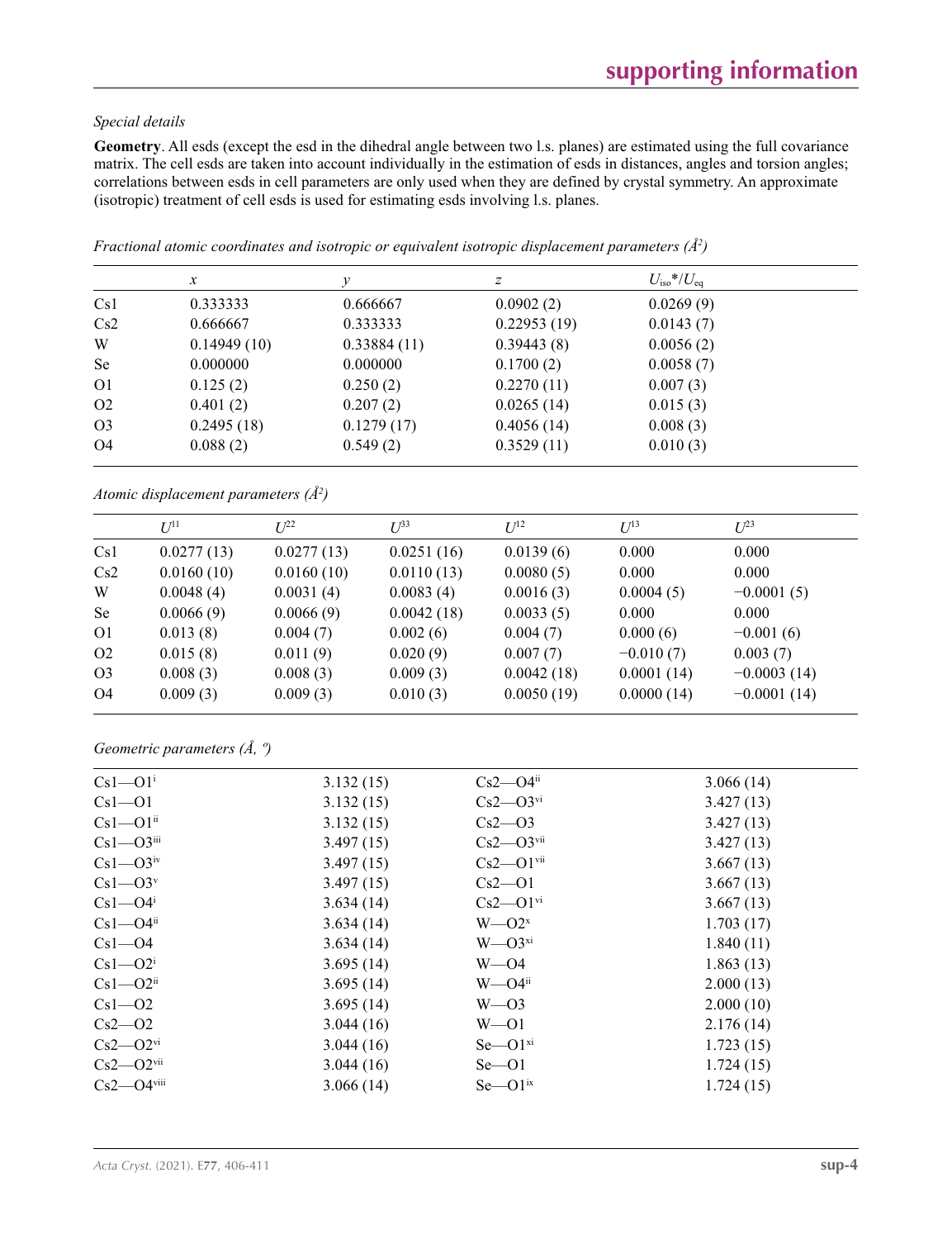| $Cs2 - O4$ <sup>ix</sup>            | 3.066(14) |                                                  |            |
|-------------------------------------|-----------|--------------------------------------------------|------------|
| $O1^{i} - Cs1 - O1$                 | 92.9(4)   | $O4^{ii}$ — $Cs2$ — $O1$ <sup>vi</sup>           | 143.4(3)   |
| $O1^{i} - Cs1 - O1^{ii}$            | 92.9(4)   | $O3^{vi}$ - $Cs2$ - $O1^{vi}$                    | 45.0(3)    |
| $O1 - Cs1 - O1$ <sup>ii</sup>       | 92.9(4)   | $O3 - Cs2 - O1$ <sup>vi</sup>                    | 97.0(3)    |
| $O1^{i} - Cs1 - O3^{iii}$           | 74.6(3)   | $O3$ <sup>vii</sup> — $Cs2$ — $O1$ <sup>vi</sup> | 127.0(3)   |
| $O1 - Cs1 - O3$ iii                 | 132.9(3)  | $O1$ <sup>vii</sup> - $Cs2 - O1$ <sup>vi</sup>   | 119.992(7) |
| $O1^{ii}$ -Cs1- $O3^{iii}$          | 132.1(3)  | $O1 - Cs2 - O1$ <sup>vi</sup>                    | 119.993(8) |
| $O1^{i} - Cs1 - O3^{iv}$            | 132.1(3)  | $O2^x$ —W— $O3^{xi}$                             | 97.7(8)    |
| $O1 - Cs1 - O3$ <sup>iv</sup>       | 74.6(3)   | $O2^x$ —W—O4                                     | 98.5(7)    |
| $O1^{ii}$ - $Cs1$ - $O3^{iv}$       | 132.9(3)  | $O3^{xi}$ W $-$ O4                               | 96.6(5)    |
| $O3^{iii}$ — $Cs1$ — $O3^{iv}$      | 81.0(4)   | $O2^x$ —W—O4 <sup>ii</sup>                       | 93.8(6)    |
| $O1^{i}$ - $Cs1$ - $O3^{v}$         | 132.9(3)  | $O3^{xi}$ -W- $O4^{ii}$                          | 167.0(7)   |
| $O1 - Cs1 - O3^v$                   | 132.1(3)  | $O4$ —W— $O4$ <sup>ii</sup>                      | 87.4(8)    |
| $O1^{ii} - Cs1 - O3^{v}$            | 74.6(3)   | $O2^x$ —W—O3                                     | 92.3(7)    |
| $O3$ iii— $Cs1$ — $O3v$             | 81.0(4)   | $O3^{xi} - W - O3$                               | 89.9(7)    |
| $O3^{iv}$ —Cs1—O3 <sup>v</sup>      | 81.0(4)   | $O4 - W - O3$                                    | 166.5(7)   |
| $O1^{i}$ -Cs1- $O4^{i}$             | 48.2(3)   | $O4^{ii}$ —W— $O3$                               | 83.7(5)    |
| $O1 - Cs1 - O4$                     | 81.9(3)   | $O2^x$ - W - $O1$                                | 172.7(6)   |
| $O1^{ii} - Cs1 - O4^{i}$            | 47.2(3)   | $O3^{xi} - W - O1$                               | 85.8(7)    |
| $O3^{iii} - Cs1 - O4^{i}$           | 116.3(3)  | $O4 - W - O1$                                    | 87.5(6)    |
| $O3^{iv}$ —Cs1—O4 <sup>i</sup>      | 156.5(3)  | $O4^{ii}$ —W—O1                                  | 82.1(5)    |
| $O3^v$ — $Cs1$ — $O4^i$             | 115.9(3)  | $O3 - W - O1$                                    | 81.2 (6)   |
| $O1^{i}$ -Cs1- $O4^{ii}$            | 81.9(3)   | $O2^x$ —W—Cs2 <sup>xii</sup>                     | 123.2(5)   |
| $O1 - Cs1 - O4$ <sup>ii</sup>       | 47.2(3)   | $O3^{xi}$ -W-Cs2 $^{xii}$                        | 57.3(4)    |
| $O1^{ii} - Cs1 - O4^{ii}$           | 48.2(3)   | $O4$ —W— $Cs2$ <sup>xii</sup>                    | 46.0(4)    |
| $O3^{iii}$ — $Cs1$ — $O4^{ii}$      | 156.5(3)  | $O4^{ii}$ —W— $Cs2^{xii}$                        | 120.1(4)   |
| $O3^{iv}$ —Cs1—O4 <sup>ii</sup>     | 115.9(3)  | $O3$ —W— $Cs2$ <sup>xii</sup>                    | 132.2(4)   |
| $O3^v$ — $Cs1$ — $O4$ <sup>ii</sup> | 116.3(3)  | $O1$ —W— $Cs2$ <sup>xii</sup>                    | 64.1(3)    |
| $O4^i$ — $Cs1$ — $O4^{ii}$          | 43.1(4)   | $O2^x$ —W— $Cs1$ <sup>xiii</sup>                 | 59.3(5)    |
| $O1^{i} - Cs1 - O4$                 | 47.2(3)   | $O3^{xi}$ —W— $Cs1^{xiii}$                       | 53.6 $(5)$ |
| $O1 - Cs1 - O4$                     | 48.2(3)   | $O4$ —W— $Cs1$ <sup>xiii</sup>                   | 68.7(4)    |
| $O1^{ii} - Cs1 - O4$                | 81.9(3)   | $O4^{ii}$ —W— $Cs1^{xiii}$                       | 138.9(4)   |
| $O3$ iii— $Cs1$ — $O4$              | 115.9(3)  | $O3$ —W— $Cs1$ <sup>xiii</sup>                   | 124.3(4)   |
| $O3^{iv}$ - Cs1 - O4                | 116.3(3)  | $O1$ —W— $Cs1$ <sup>xiii</sup>                   | 127.4(3)   |
| $O3^{\nu}$ —Cs1—O4                  | 156.5(3)  | $Cs2$ <sup>xii</sup> —W— $Cs1$ <sup>xiii</sup>   | 65.81(5)   |
| $O4^i$ — $Cs1$ — $O4$               | 43.1(4)   | $O2^x$ —W—Cs2                                    | 114.7(5)   |
| $O4^{ii} - Cs1 - O4$                | 43.1(4)   | $O3^{xi}$ -W-Cs2                                 | 127.9(4)   |
| $O1^{i}$ -Cs $1$ - $O2^{i}$         | 57.5(4)   | $O4$ —W—Cs2                                      | 116.1(4)   |
| $O1 - Cs1 - O2i$                    | 91.3(3)   | $O4^{ii}$ —W—Cs2                                 | 40.4(4)    |
| $O1^{ii} - Cs1 - O2^{i}$            | 150.4(4)  | $O3-W$ -Cs2                                      | 51.3(4)    |
| $O3^{iii}$ — $Cs1$ — $O2^{i}$       | 43.5(3)   | $O1$ —W—Cs2                                      | 58.5(3)    |
| $O3^{iv}$ — $Cs1$ — $O2^i$          | 76.4(3)   | $Cs2$ <sup>xii</sup> —W—Cs2                      | 120.63(6)  |
| $O3^v$ — $Cs1$ — $O2^i$             | 122.2(4)  | $Cs1$ <sup>xiii</sup><br>-- W- $Cs2$             | 173.49(5)  |
| $O4^i$ — $Cs1$ — $O2^i$             | 104.7(4)  | $O2^x$ —W—Cs1                                    | 138.0(6)   |
| $O4^{ii} - Cs1 - O2^{i}$            | 121.5(3)  | $O3^{xi}$ —W—Cs1                                 | 116.2(5)   |
| $O4 - Cs1 - O2i$                    | 79.1 (3)  | $O4$ —W— $Cs1$                                   | 55.9 $(4)$ |
| $O1^{i}$ -Cs $1$ --O2 <sup>ii</sup> | 91.3(3)   | $O4^{ii}$ —W—Cs1                                 | 56.4(4)    |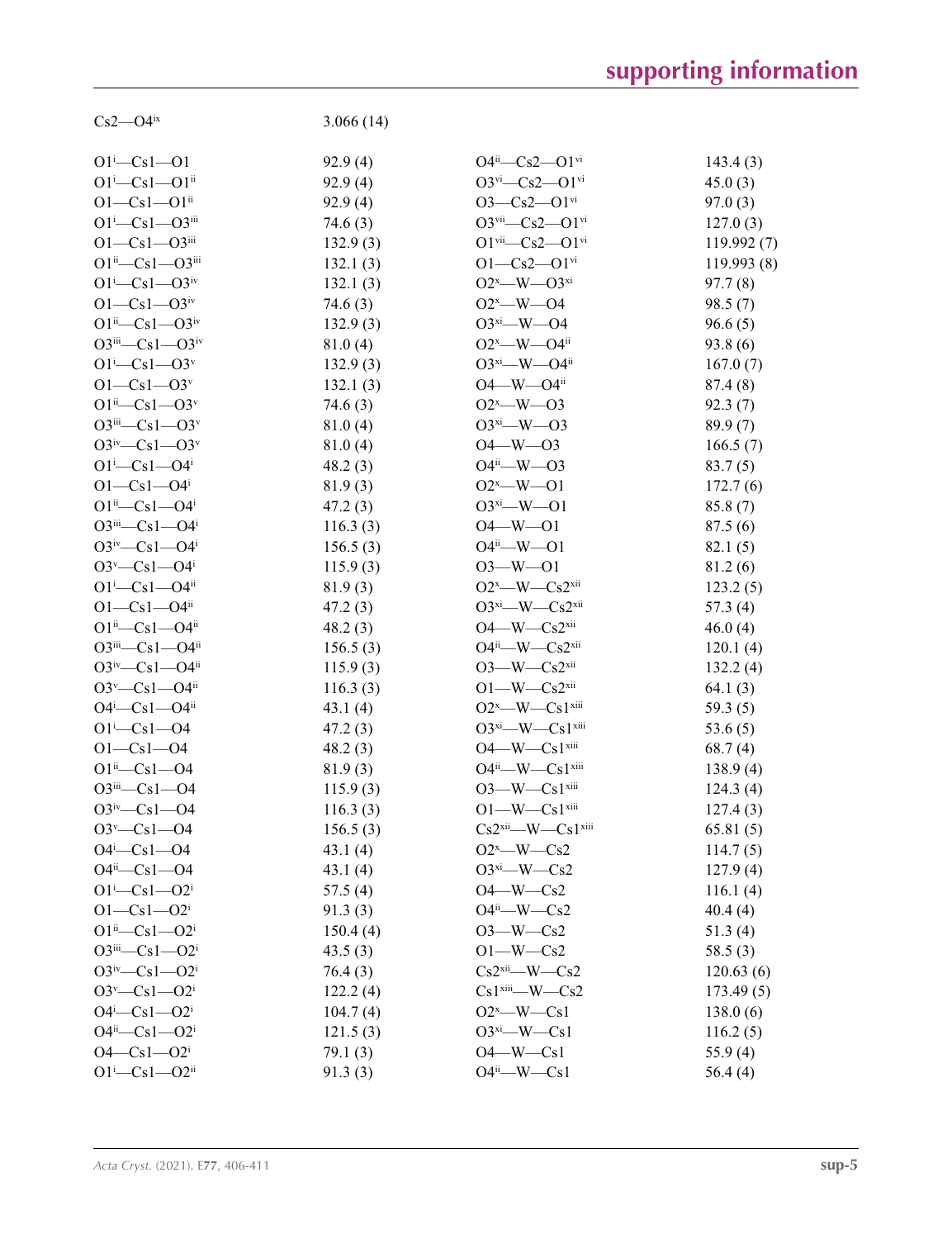| $O1 - Cs1 - O2$ <sup>ii</sup>                      | 150.4(4)   | $O3$ —W—Cs1                                    | 110.6(5)    |
|----------------------------------------------------|------------|------------------------------------------------|-------------|
| $O1^{ii} - Cs1 - O2^{ii}$                          | 57.5(4)    | $O1-W$ -Cs1                                    | 43.4(4)     |
| $O3^{iii}$ — $Cs1$ — $O2^{ii}$                     | 76.4(3)    | $Cs2$ <sup>xii</sup> —W—Cs1                    | 65.44(3)    |
| $O3^{iv}$ — $Cs1$ — $O2^{ii}$                      | 122.2(4)   | $Cs1$ <sup>xiii</sup> —W— $Cs1$                | 122.50(3)   |
| $O3^v$ — $Cs1$ — $O2$ <sup>ii</sup>                | 43.5(3)    | $Cs2-W-Cs1$                                    | 63.41(3)    |
| $O4^i$ — $Cs1$ — $O2^{ii}$                         | 79.1(3)    | $O2^x$ —W— $Cs1^{xiv}$                         | 54.8(5)     |
| $O4^{ii}$ — $Cs1$ — $O2^{ii}$                      | 104.7(4)   | $O3^{xi}$ —W— $Cs1^{xiv}$                      | 120.7(4)    |
| $O4 - Cs1 - O2$ <sup>ii</sup>                      | 121.5(3)   | $O4$ —W— $Cs1$ <sup>xiv</sup>                  | 134.5(4)    |
| $O2^i$ — $Cs1$ — $O2^i$                            | 115.47(19) | $O4^{ii}$ —W— $Cs1^{xiv}$                      | 62.2(4)     |
| $O1^{i} - Cs1 - O2$                                | 150.4(4)   | $O3$ —W— $Cs1$ <sup>xiv</sup>                  | 48.1(4)     |
| $O1 - Cs1 - O2$                                    | 57.5(4)    | $O1$ —W— $Cs1$ <sup>xiv</sup>                  | 117.9(3)    |
| $O1^{ii} - Cs1 - O2$                               | 91.3(3)    | $Cs2xii$ - W - $Cs1xiv$                        | 177.46(4)   |
| $O3$ <sup>iii</sup> — $Cs1$ — $O2$                 | 122.2(4)   | $Cs1$ <sup>xiii</sup> —W— $Cs1$ <sup>xiv</sup> | 111.82(6)   |
| $O3^{iv}$ —Cs1—O2                                  | 43.5(3)    | $Cs2$ —W— $Cs1$ <sup>xiv</sup>                 | 61.72(4)    |
| $O3^v$ - Cs1 - $O2$                                | 76.4(3)    | $Cs1$ —W— $Cs1$ <sup>xiv</sup>                 | 117.06(2)   |
| $O4 - Cs1 - O2$                                    | 121.5(3)   | $O1^{xi} - Se - O1$                            | 104.0(5)    |
| $O4^{ii} - Cs1 - O2$                               | 79.1(3)    | $O1^{xi}$ -Se- $O1^{ix}$                       | 104.0(5)    |
| $O4 - Cs1 - O2$                                    |            | $O1 - Se - O1$ <sup>ix</sup>                   |             |
| $O2^i$ -Cs1- $O2$                                  | 104.7(4)   | $O1^{xi}$ -Se-Cs2 $^{xv}$                      | 104.0(5)    |
|                                                    | 115.47(19) |                                                | 58.6 (4)    |
| $O2ii - Cs1 - O2$                                  | 115.47(19) | $O1$ —Se—Cs2 <sup>xv</sup>                     | 145.4(5)    |
| $O2-Cs2-O2$ <sup>vi</sup>                          | 56.8(5)    | $O1^{ix}$ —Se—Cs2 $^{xy}$                      | 58.6(4)     |
| $O2 - Cs2 - O2$ <sup>vii</sup>                     | 56.8(5)    | $O1^{xi}$ -Se-Cs2                              | 145.4(5)    |
| $O2$ <sup>vi</sup> — $Cs2$ — $O2$ <sup>vii</sup>   | 56.8 $(5)$ | $O1$ —Se—Cs2                                   | 58.6(4)     |
| $O2-Cs2-O4$ <sup>viii</sup>                        | 153.5(4)   | $O1^{ix}$ —Se—Cs2                              | 58.6 (4)    |
| $O2vi$ -Cs2- $O4viii$                              | 101.6(4)   | $Cs2^{xy}-Se-Cs2$                              | 116.99(3)   |
| $O2$ <sup>vii</sup> — $Cs2$ — $O4$ <sup>viii</sup> | 99.6(4)    | $O1^{xi}$ -Se-Cs2 $xi$                         | 58.6(4)     |
| $O2-Cs2-O4ix$                                      | 101.6(4)   | $O1$ —Se—Cs2 <sup>xii</sup>                    | 58.6(4)     |
| $O2$ <sup>vi</sup> —Cs2—O4 <sup>ix</sup>           | 99.6(4)    | $O1^{ix}$ —Se—Cs2 <sup>xii</sup>               | 145.4(5)    |
| $O2$ <sup>vii</sup> — $Cs2$ — $O4$ <sup>ix</sup>   | 153.5(4)   | $Cs2^{xy}$ -Se-Cs2 $xi$                        | 116.99(3)   |
| $O4$ <sup>viii</sup> — $Cs2$ — $O4$ <sup>ix</sup>  | 96.8(3)    | $Cs2$ —Se—Cs $2xii$                            | 116.99(3)   |
| $O2-Cs2-O4ii$                                      | 99.6(4)    | $O1^{xi}$ -Se-Cs1 $^{xv}$                      | 37.9(5)     |
| $O2$ <sup>vi</sup> —Cs2—O4 <sup>ii</sup>           | 153.5(4)   | $O1$ —Se—Cs1 <sup>xv</sup>                     | 122.6(4)    |
| $O2$ <sup>vii</sup> —Cs2—O4 <sup>ii</sup>          | 101.6(4)   | $O1^{ix}$ —Se—Cs $1^{xy}$                      | 122.6(4)    |
| O4viii-Cs2-O4ii                                    | 96.8(3)    | $Cs2^{xy}$ -Se-Cs1 $^{xy}$                     | 64.012 (17) |
| $O4^{ix}$ — $Cs2$ — $O4^{ii}$                      | 96.8(3)    | $Cs2$ —Se—Cs1 <sup>xv</sup>                    | 176.68(9)   |
| $O2-Cs2-O3$ <sup>vi</sup>                          | 139.0(3)   | $Cs2xii$ Se $Cs1xy$                            | 64.014(17)  |
| $O2^{vi}$ - $Cs2$ - $O3^{vi}$                      | 96.8(4)    | $O1^{xi}$ -Se-Cs1                              | 122.6(4)    |
| $O2$ <sup>vii</sup> — $Cs2$ — $O3$ <sup>vi</sup>   | 137.8(3)   | $O1 - Se - Cs1$                                | 37.9(5)     |
| O4viii- $Cs2$ -O3vi                                | 50.0(3)    | $O1^{ix}$ Se $-Cs1$                            | 122.6(4)    |
| $O4^{ix}$ — $Cs2$ — $O3^{vi}$                      | 48.2(3)    | $Cs2^{xy}-Se-Cs1$                              | 176.68(9)   |
| $O4^{ii}$ - $Cs2$ - $O3^{vi}$                      | 109.7(4)   | $Cs2$ —Se—Cs1                                  | 64.013 (17) |
| $O2 - Cs2 - O3$                                    | 96.8(4)    | $Cs2xii$ -Se-Cs1                               | 64.013 (17) |
| $O2vi$ -Cs2- $O3$                                  | 137.8(3)   | $Cs1^{xy}-Se-Cs1$                              | 114.79(4)   |
| $O2$ <sup>vii</sup> — $Cs2$ — $O3$                 | 139.0(3)   | $O1^{xi}$ -Se-Cs $1^{xvi}$                     | 122.6(4)    |
| $O4$ <sup>viii</sup> — $Cs2$ — $O3$                | 109.7(4)   | $O1 - Se - Cs1$ <sup>xvi</sup>                 | 122.6(4)    |
| $O4^{ix}$ - $Cs2$ - $O3$                           | 50.0(3)    | $O1^{ix}$ -Se - Cs1 $x^{yi}$                   | 37.9(5)     |
| $O4^{ii}$ - $Cs2$ - $O3$                           | 48.2(3)    | $Cs2^{xv}$ - Se - Cs1 $^{xvi}$                 | 64.014 (17) |
| $O3^{vi}$ - Cs2 - $O3$                             | 83.0(4)    | $Cs2$ —Se—Cs $1$ <sup>xvi</sup>                | 64.013 (17) |
|                                                    |            |                                                |             |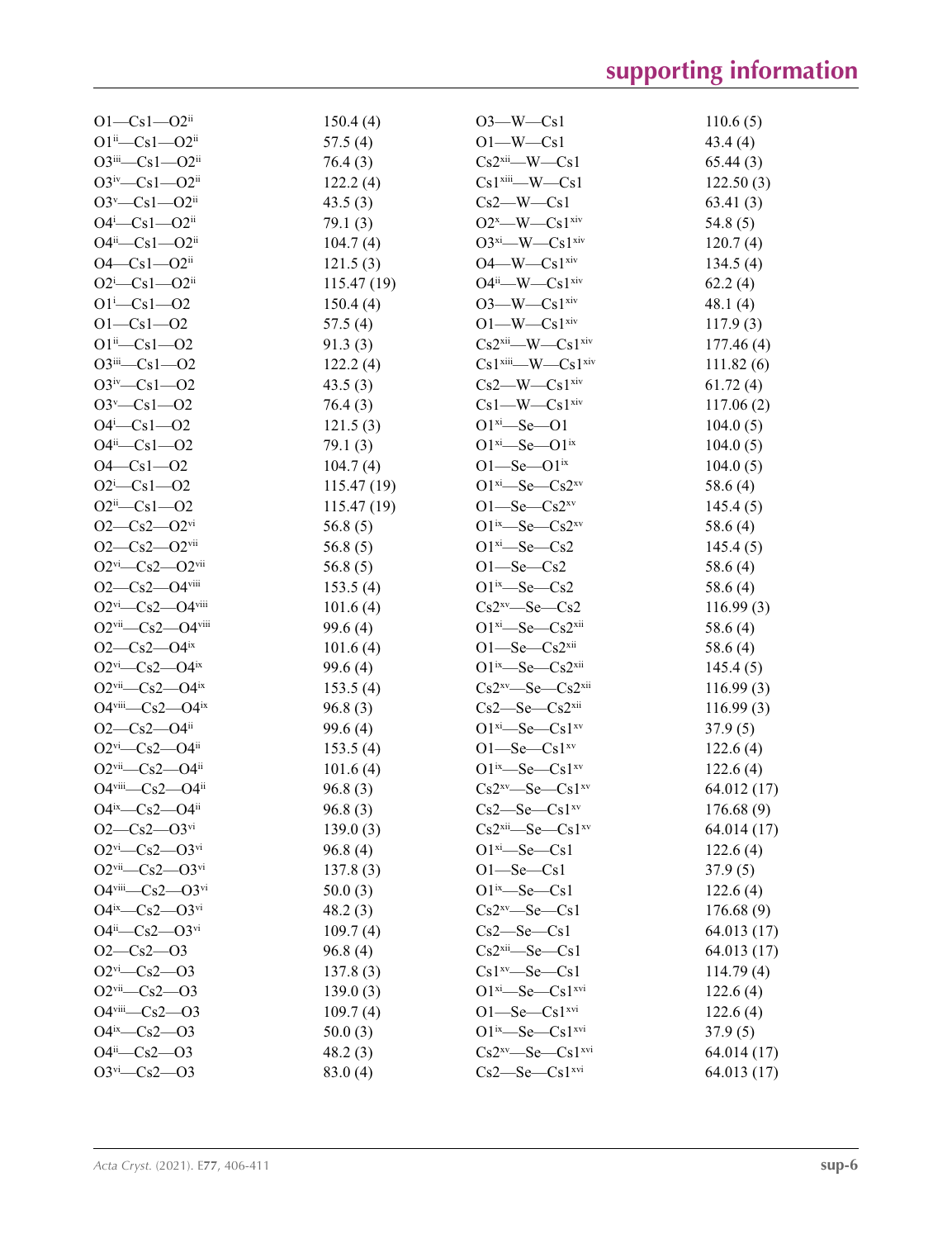| $O2-Cs2-O3$ <sup>vii</sup>                         | 137.8(3)   | $Cs2xii$ Se $Cs1xvi$                | 176.68(9) |
|----------------------------------------------------|------------|-------------------------------------|-----------|
| $O2$ <sup>vi</sup> —Cs2—O3 <sup>vii</sup>          | 139.0(3)   | $Cs1^{xv}$ —Se—Cs1 $x^{vi}$         | 114.79(4) |
| $O2vii$ -Cs2- $O3vii$                              | 96.8(4)    | $Cs1 - Se - Cs1$ <sup>xvi</sup>     | 114.79(4) |
| $O4$ <sup>viii</sup> — $Cs2$ — $O3$ <sup>vii</sup> | 48.2(3)    | $Se$ -O1-W                          | 129.4(8)  |
| $O4^{ix}$ — $Cs2$ — $O3^{vii}$                     | 109.7(4)   | $Se$ -Ol-Csl                        | 122.3(6)  |
| $O4^{ii}$ - $Cs2$ - $O3^{vii}$                     | 50.0(3)    | $W$ -O1 - Cs1                       | 108.1(5)  |
| $O3^{vi}$ - Cs2 - $O3^{vii}$                       | 83.0(4)    | $Se$ -Ol-Cs2                        | 97.7(5)   |
| $O3 - Cs2 - O3$ <sup>vii</sup>                     | 83.0(4)    | $W$ —O1—Cs2                         | 91.2(4)   |
| $O2 - Cs2 - O1$ <sup>vii</sup>                     | 114.5(4)   | $Cs1 - O1 - Cs2$                    | 83.4(3)   |
| $O2^{vi}$ - Cs2 - $O1^{vii}$                       | 95.0(4)    | $Se$ — $O1$ — $Cs2$ <sup>xii</sup>  | 97.7(5)   |
| $O2$ <sup>vii</sup> — $Cs2$ — $O1$ <sup>vii</sup>  | 58.5 $(4)$ | $W$ —O1—Cs2 $x$ ii                  | 83.6(4)   |
| $O4$ <sup>viii</sup> - $Cs2$ - $O1$ <sup>vii</sup> | 47.1(3)    | $Cs1 - O1 - Cs2$ <sup>xii</sup>     | 83.4(3)   |
| $O4^{ix}$ — $Cs2$ — $O1^{vii}$                     | 143.4(3)   | $Cs2$ —O1—Cs2 <sup>xii</sup>        | 163.5(5)  |
| $O4^{ii}$ - $Cs2$ - $O1$ <sup>vii</sup>            | 83.8(3)    | $Wxvii$ - O2 - Cs2                  | 159.8(9)  |
| $O3^{vi}$ - $Cs2$ - $O1^{vii}$                     | 97.0(3)    | $Wxvii$ - O2 - Cs1                  | 97.3(5)   |
| $O3 - Cs2 - O1$ <sup>vii</sup>                     | 127.0(3)   | $Cs2 - O2 - Cs1$                    | 84.1 (4)  |
| $O3$ <sup>vii</sup> — $Cs2$ — $O1$ <sup>vii</sup>  | 45.0(3)    | $Wxvii$ - $O2$ - $Cs1xvi$           | 103.6(6)  |
| $O2-Cs2-O1$                                        | 58.5 $(4)$ | $Cs2 - O2 - Cs1$ <sup>xvi</sup>     | 82.6(3)   |
| $O2^{vi}$ - Cs2 - O1                               | 114.5(4)   | $Cs1 - O2 - Cs1$ <sup>xvi</sup>     | 152.0(6)  |
| $O2$ <sup>vii</sup> — $Cs2$ — $O1$                 | 95.0(4)    | $W^{ix}$ —O3—W                      | 148.6(7)  |
| $O4$ <sup>viii</sup> - $Cs2 - O1$                  | 143.4(3)   | $Wix$ - O3 - Cs2                    | 95.8(5)   |
| $O4^{ix}$ — $Cs2$ — $O1$                           | 83.8(3)    | $W$ — $O3$ — $Cs2$                  | 101.6(5)  |
| $O4^{ii} - Cs2 - O1$                               | 47.1(3)    | $W^{ix}$ — $O3$ — $Cs1^{xiv}$       | 101.4(5)  |
| $O3^{vi}$ - Cs2 - O1                               | 127.0(3)   | $W$ —O3—Cs1 $\frac{x}{y}$           | 106.7(5)  |
| $O3-Cs2-O1$                                        | 45.0(3)    | $Cs2$ — $O3$ — $Cs1$ <sup>xiv</sup> | 81.5(2)   |
| $O3$ <sup>vii</sup> -Cs2- $O1$                     | 97.0(3)    | $W$ —O4— $W$ <sup>i</sup>           | 135.7(8)  |
| $O1$ <sup>vii</sup> — $Cs2$ — $O1$                 | 119.993(7) | $W$ —O4—Cs2 $x$ ii                  | 108.0(5)  |
| $O2-Cs2-O1$ <sup>vi</sup>                          | 95.0(4)    | $W^i$ —O4—Cs2 <sup>xii</sup>        | 114.6(5)  |
| $O2^{vi}$ - $Cs2$ - $O1$ <sup>vi</sup>             | 58.5 $(4)$ | $W$ —O4—Cs1                         | 99.0(5)   |
| $O2$ <sup>vii</sup> — $Cs2$ — $O1$ <sup>vi</sup>   | 114.5(4)   | $W^i$ —O4—Cs1                       | 96.3(5)   |
| O4viii-Cs2-O1vi                                    | 83.8(3)    | $Cs2xii$ - O4 - Cs1                 | 84.8(3)   |
| $O4^{ix}$ — $Cs2$ — $O1^{vi}$                      | 47.1(3)    |                                     |           |

Symmetry codes: (i)  $-x+y$ ,  $-x+1$ ,  $z$ ; (ii)  $-y+1$ ,  $x-y+1$ ,  $z$ ; (iii)  $y$ ,  $-x+y+1$ ,  $z-1/2$ ; (iv)  $x-y$ ,  $x$ ,  $z-1/2$ ; (v)  $-x+1$ ,  $-y+1$ ,  $z-1/2$ ; (vi)  $-y+1$ ,  $x-y$ ,  $z$ ; (vii)  $-x+y+1$ ,  $-x+1$ , z; (viii)  $x+1$ , y, z; (ix)  $-x+y$ ,  $-x$ , z; (x)  $x-y$ , x, z+1/2; (xi)  $-y$ , x-y, z; (xii)  $x-1$ , y, z; (xiii)  $-x$ ,  $y+1$ ,  $z+1/2$ ; (xiv)  $-x+1$ ,  $z+1/2$ ; (xv)  $x-1$ ,  $y-1$ , z; (xvi) *x*, *y*−1, *z*; (xvii) *y*, −*x*+*y*, *z*−1/2.

**Dirubidium tritungsten selenite (Rb2W3SeO123)** 

*Crystal data*

 $Rb_2W_3SeO_{12}$ *Mr* = 993.40 Hexagonal,  $P6<sub>3</sub>$  $a = 7.2380(1)$  Å  $c = 12.1115(3)$  Å  $V = 549.50$  (2) Å<sup>3</sup> *Z* = 2  $F(000) = 852$ 

*D*<sub>x</sub> = 6.004 Mg m<sup>-3</sup> Mo *Kα* radiation, *λ* = 0.71073 Å Cell parameters from 19378 reflections  $\theta$  = 3.3–28.2°  $\mu$  = 43.49 mm<sup>-1</sup>  $T = 293 \text{ K}$ Block, colourless  $0.10 \times 0.05 \times 0.05$  mm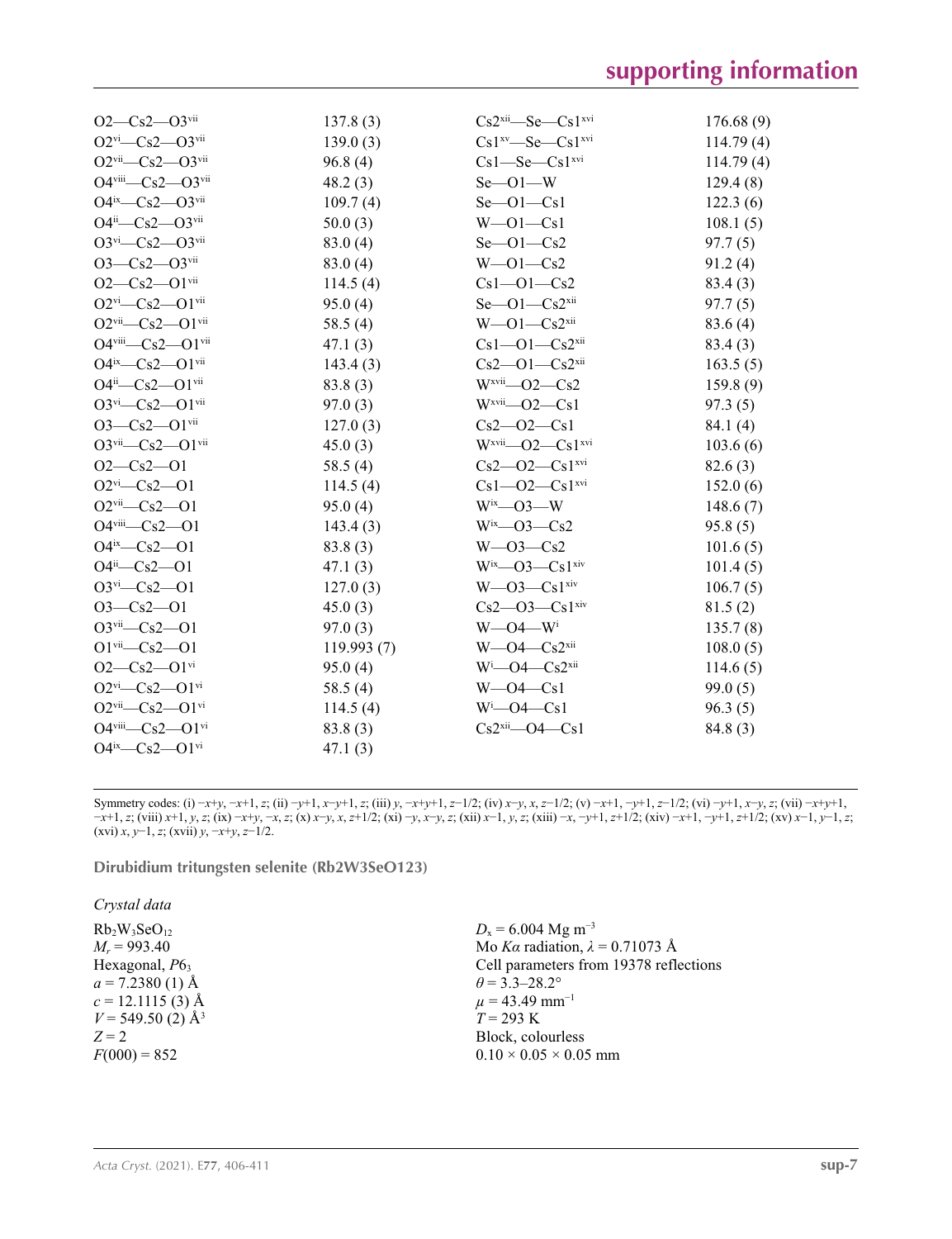*Data collection*

| Bruker APEXII CCD<br>diffractometer               | 675 independent reflections<br>654 reflections with $I > 2\sigma(I)$    |
|---------------------------------------------------|-------------------------------------------------------------------------|
| Radiation source: fine-focus sealed tube          | $R_{\text{int}} = 0.033$                                                |
| phi and $\omega$ scans                            | $\theta_{\text{max}} = 28.3^{\circ}, \theta_{\text{min}} = 1.7^{\circ}$ |
| Absorption correction: multi-scan                 | $h = -9 \rightarrow 8$                                                  |
| (SADABS; Krause et al., 2015)                     | $k = -8 \rightarrow 9$                                                  |
| $T_{\min}$ = 0.098, $T_{\max}$ = 0.220            | $l = -11 \rightarrow 16$                                                |
| 3497 measured reflections                         |                                                                         |
| Refinement                                        |                                                                         |
| Refinement on $F^2$                               | $\Delta\rho_{\text{max}} = 0.90 \text{ e A}^{-3}$                       |
| Least-squares matrix: full                        | $\Delta \rho_{\rm min} = -1.14$ e Å <sup>-3</sup>                       |
| $R[F^2 > 2\sigma(F^2)] = 0.018$                   | Extinction correction: SHELXL2018/3                                     |
| $wR(F^2) = 0.033$                                 | (Sheldrick 2015b),                                                      |
| $S = 1.06$                                        | $Fc^* = kFc[1+0.001xFc^2\lambda^3/sin(2\theta)]^{-1/4}$                 |
| 675 reflections                                   | Extinction coefficient: 0.0058 (2)                                      |
| 57 parameters                                     | Absolute structure: Flack $x$ determined using                          |
| 7 restraints                                      | 182 quotients $[(I^+)(I)]/[(I^+)+(I)]$ (Parsons <i>et</i>               |
| $w = 1/[\sigma^2(F_0^2) + (0.0065P)^2 + 2.2061P]$ | <i>al.</i> , 2013)                                                      |
| where $P = (F_o^2 + 2F_s^2)/3$                    | Absolute structure parameter: $-0.08(3)$                                |
| $(\Delta/\sigma)_{\text{max}}$ < 0.001            |                                                                         |

## *Special details*

**Geometry**. All esds (except the esd in the dihedral angle between two l.s. planes) are estimated using the full covariance matrix. The cell esds are taken into account individually in the estimation of esds in distances, angles and torsion angles; correlations between esds in cell parameters are only used when they are defined by crystal symmetry. An approximate (isotropic) treatment of cell esds is used for estimating esds involving l.s. planes. **Refinement**. Refined as a two-component twin

|                  | $\mathcal{X}$ | v          | Ζ           | $U_{\rm iso} * / U_{\rm eq}$ |  |
|------------------|---------------|------------|-------------|------------------------------|--|
| Rb1              | 0.666667      | 0.333333   | 0.8979(2)   | 0.0389(9)                    |  |
| R <sub>b</sub> 2 | 0.333333      | 0.666667   | 0.77053(18) | 0.0181(6)                    |  |
| W                | 0.80778(6)    | 0.66034(6) | 0.60562(3)  | 0.00482(12)                  |  |
| Se               | 1.000000      | 1.000000   | 0.83669(14) | 0.0057(4)                    |  |
| O <sub>1</sub>   | 0.8727(15)    | 0.7523(15) | 0.7767(6)   | 0.0106(18)                   |  |
| O <sub>2</sub>   | 0.5942(14)    | 0.8028(15) | 0.9677(7)   | 0.0106(17)                   |  |
| O <sub>3</sub>   | 0.7494(12)    | 0.8784(12) | 0.5928(8)   | 0.0084(16)                   |  |
| O <sub>4</sub>   | 0.9117(13)    | 0.4617(13) | 0.6512(6)   | 0.0069(15)                   |  |

*Fractional atomic coordinates and isotropic or equivalent isotropic displacement parameters (Å<sup>2</sup> )*

*Atomic displacement parameters (Å<sup>2</sup> )*

|                | $U^{11}$   | $I^{22}$   | $U^{33}$    | $I/I^2$     | $U^{13}$    | $L^{23}$     |  |
|----------------|------------|------------|-------------|-------------|-------------|--------------|--|
| Rb1            | 0.0433(13) | 0.0433(13) | 0.0300(16)  | 0.0216(7)   | 0.000       | 0.000        |  |
| Rb2            | 0.0202(9)  | 0.0202(9)  | 0.0139(11)  | 0.0101(4)   | 0.000       | 0.000        |  |
| W              | 0.0036(2)  | 0.0027(2)  | 0.00779(17) | 0.00128(19) | 0.0005(4)   | $-0.0003(3)$ |  |
| <b>Se</b>      | 0.0062(5)  | 0.0062(5)  | 0.0047(10)  | 0.0031(3)   | 0.000       | 0.000        |  |
| O <sub>1</sub> | 0.016(5)   | 0.008(5)   | 0.010(4)    | 0.008(4)    | 0.003(4)    | 0.003(4)     |  |
| O <sub>2</sub> | 0.002(4)   | 0.011(5)   | 0.015(4)    | 0.000(4)    | $-0.003(3)$ | $-0.004(4)$  |  |
|                |            |            |             |             |             |              |  |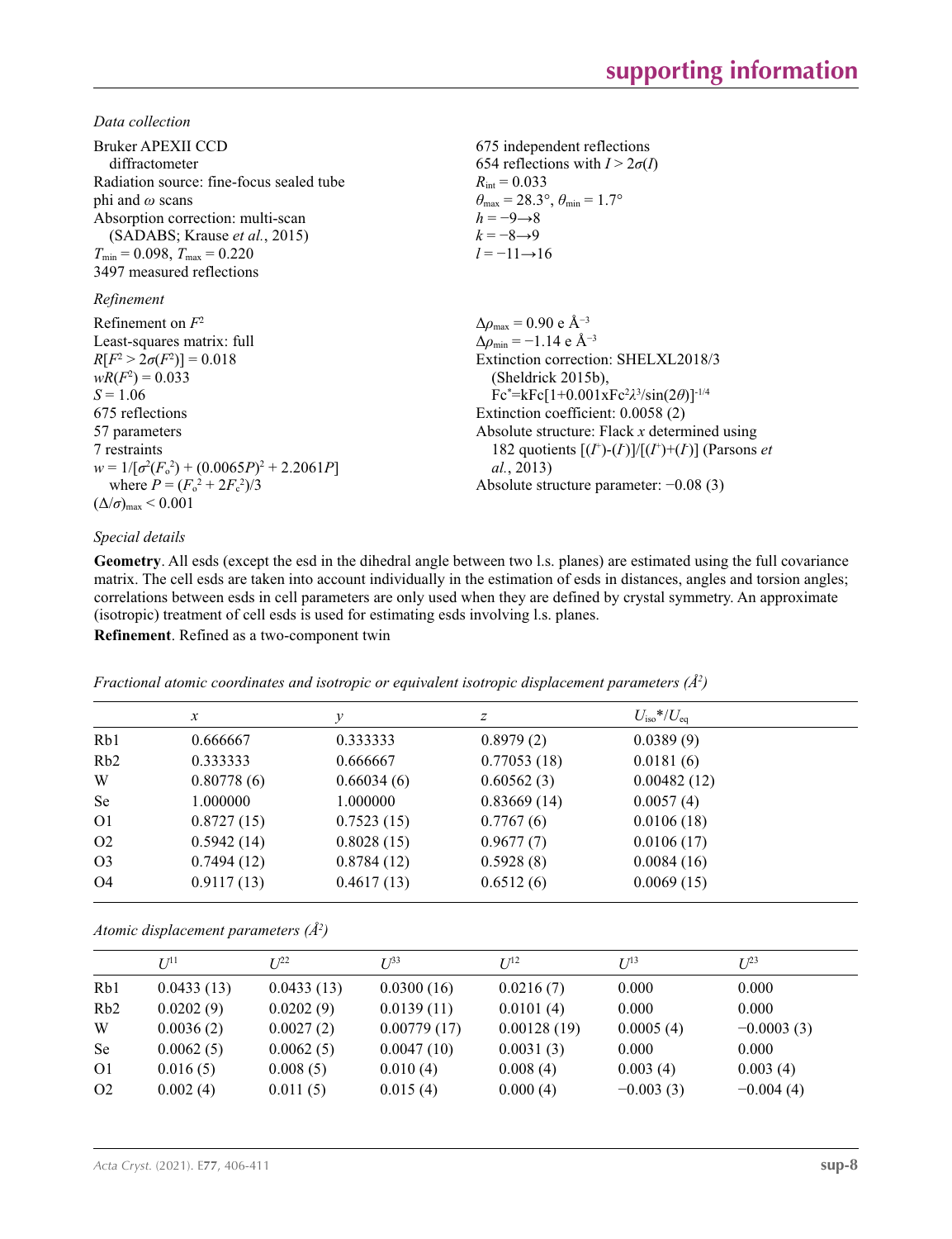| O <sub>3</sub> | 0.007(3)   | 0.006(4)   | 0.012(5)   | 0.004(3)   | 0.000(4)      | 0.001(4)      |
|----------------|------------|------------|------------|------------|---------------|---------------|
| O4             | 0.0065(18) | 0.0069(19) | 0.0077(18) | 0.0038(12) | $-0.0003(12)$ | $-0.0002(12)$ |

*Geometric parameters (Å, º)*

| $Rb1 - O1$ <sup>i</sup>                     | 3.009(9)    | $Rb2 - O4$ <sup>i</sup>               | 3.012(8)    |
|---------------------------------------------|-------------|---------------------------------------|-------------|
| $Rb1 - O1$                                  | 3.009(9)    | $Rb2 - 03$                            | 3.382(8)    |
| $Rb1 - O1$ <sup>ii</sup>                    | 3.009(9)    | $Rb2$ — $O3$ <sup>vi</sup>            | 3.382(8)    |
| Rb1-O4ii                                    | 3.360(8)    | $Rb2 - O3$ <sup>vii</sup>             | 3.382(8)    |
| $Rb1 - O4$ <sup>i</sup>                     | 3.360(8)    | $Rb2-W$                               | 3.9926(11)  |
| $Rb1 - O4$                                  | 3.360(8)    | Rb2-Wvii                              | 3.9926(11)  |
| $Rb1 - O3$ iii                              | 3.518(9)    | $Rb2$ —W <sup>vi</sup>                | 3.9926(11)  |
| $Rb1 - O3$ iv                               | 3.518(9)    | $W = O2^x$                            | 1.726(8)    |
| $Rb1 - O3v$                                 | 3.518(9)    | $W - O3$                              | 1.833(8)    |
| $Rb1-W$                                     | 4.094(2)    | $W = O4i$                             | 1.860(8)    |
| $Rb1-W$ <sup>i</sup>                        | 4.094(2)    | $W = 04$                              | 2.005(8)    |
| $Rb1 - W$ <sup>ii</sup>                     | 4.094(2)    | $W - O3^{xi}$                         | 2.011(8)    |
| $Rb2 - 02$                                  | 2.894(8)    | $W$ —O1                               | 2.155(8)    |
| $Rb2 - O2$ <sup>vi</sup>                    | 2.894(8)    | $Se$ — $O1ix$                         | 1.714(9)    |
| $Rb2 - O2$ <sup>vii</sup>                   | 2.894(8)    | $Se$ -Ol                              | 1.714(9)    |
| Rb2-O4viii                                  | 3.012(8)    | $Se$ -O $1xi$                         | 1.714(9)    |
| $Rb2 - O4$ <sup>ix</sup>                    | 3.012(8)    |                                       |             |
|                                             |             |                                       |             |
| $O1^{i}$ -Rb1- $O1$                         | 98.2(2)     | O4ix-Rb2-O3vii                        | 111.8(2)    |
| $O1^i$ -Rb $1$ --O $1^i$                    | 98.2(2)     | O4i-Rb2-O3vii                         | 48.78 (18)  |
| $O1 - Rb1 - O1$ <sup>ii</sup>               | 98.2(2)     | O3-Rb2-O3vii                          | 83.8(2)     |
| $O1^{i}$ -Rb $1$ --O4 $^{ii}$               | 51.2(2)     | $O3^{vi}$ -Rb2- $O3^{vii}$            | 83.8(2)     |
| $O1 - Rb1 - O4$ <sup>ii</sup>               | 88.0(2)     | $O2$ —Rb $2$ —W                       | 89.89 (19)  |
| $O1^{ii}$ -Rb1- $O4^{ii}$                   | 50.2(2)     | $O2vi$ -Rb2--W                        | 147.69(19)  |
| $O1^i$ -Rb $1$ --O4 <sup>i</sup>            | 50.2(2)     | $O2$ <sup>vii</sup> —Rb2—W            | 113.3(2)    |
| $O1 - Rb1 - O4$                             | 51.2(2)     | O4viii-Rb2-W                          | 114.82(16)  |
| $O1^{ii}$ -Rb1- $O4^{i}$                    | 88.0(2)     | $O4^{ix}$ -Rb2-W                      | 75.92 (16)  |
| $O4^{ii}$ -Rb1- $O4^{i}$                    | 46.7(2)     | $O4^i$ -Rb2-W                         | 26.34(16)   |
| $O1^{i}$ -Rb1- $O4$                         | 88.0(2)     | $O3$ -Rb2-W                           | 27.21 (13)  |
| $O1 - Rb1 - O4$                             | 50.2(2)     | $O3$ <sup>vi</sup> -Rb2-W             | 105.50(16)  |
| $O1^{ii}$ -Rb1-04                           | 51.2(2)     | $O3$ <sup>vii</sup> -Rb2-W            | 70.55(14)   |
| $O4^{ii}$ -Rb1- $O4$                        | 46.7(2)     | $O2$ -Rb2-Wvii                        | 147.69 (19) |
| $O4^i$ -Rb1- $O4$                           | 46.7(2)     | O2vi-Rb2-Wvii                         | 113.3(2)    |
| $O1^{\text{i}}$ -Rb $1$ - $O3^{\text{iii}}$ | 130.6(2)    | O2vii-Rb2-Wvii                        | 89.89 (19)  |
| $O1 - Rb1 - O3$ iii                         | 130.6(2)    | O4viii-Rb2-Wvii                       | 26.34(16)   |
| $O1^{ii}$ -Rb1- $O3^{iii}$                  | 71.3(2)     | O4ix-Rb2-Wvii                         | 114.82(16)  |
| $O4^{ii}$ -Rb1- $O3^{iii}$                  | 114.97 (19) | $O4^i$ --- Rb2---- $W^{\mathrm{vii}}$ | 75.92(16)   |
| $O4^i$ -Rb1- $O3^{iii}$                     | 159.4(2)    | $O3$ -Rb2-Wvii                        | 105.50(16)  |
| O4-Rb1-O3iii                                | 115.6(2)    | O3vi-Rb2-Wvii                         | 70.55(14)   |
| $O1^{i}$ -Rb1- $O3^{iv}$                    | 130.6(2)    | O3vii-Rb2-Wvii                        | 27.21 (13)  |
| $O1 - Rb1 - O3$ <sup>iv</sup>               | 71.3(2)     | W-Rb2-Wvii                            | 97.16(4)    |
| $O1^{ii}$ -Rb1- $O3^{iv}$                   | 130.6(2)    | $O2 - Rb2 - W$ <sup>vi</sup>          | 113.3(2)    |
| $O4^{ii}$ -Rb1- $O3^{iv}$                   | 159.4(2)    | $O2vi$ -Rb2-W <sup>vi</sup>           | 89.89 (19)  |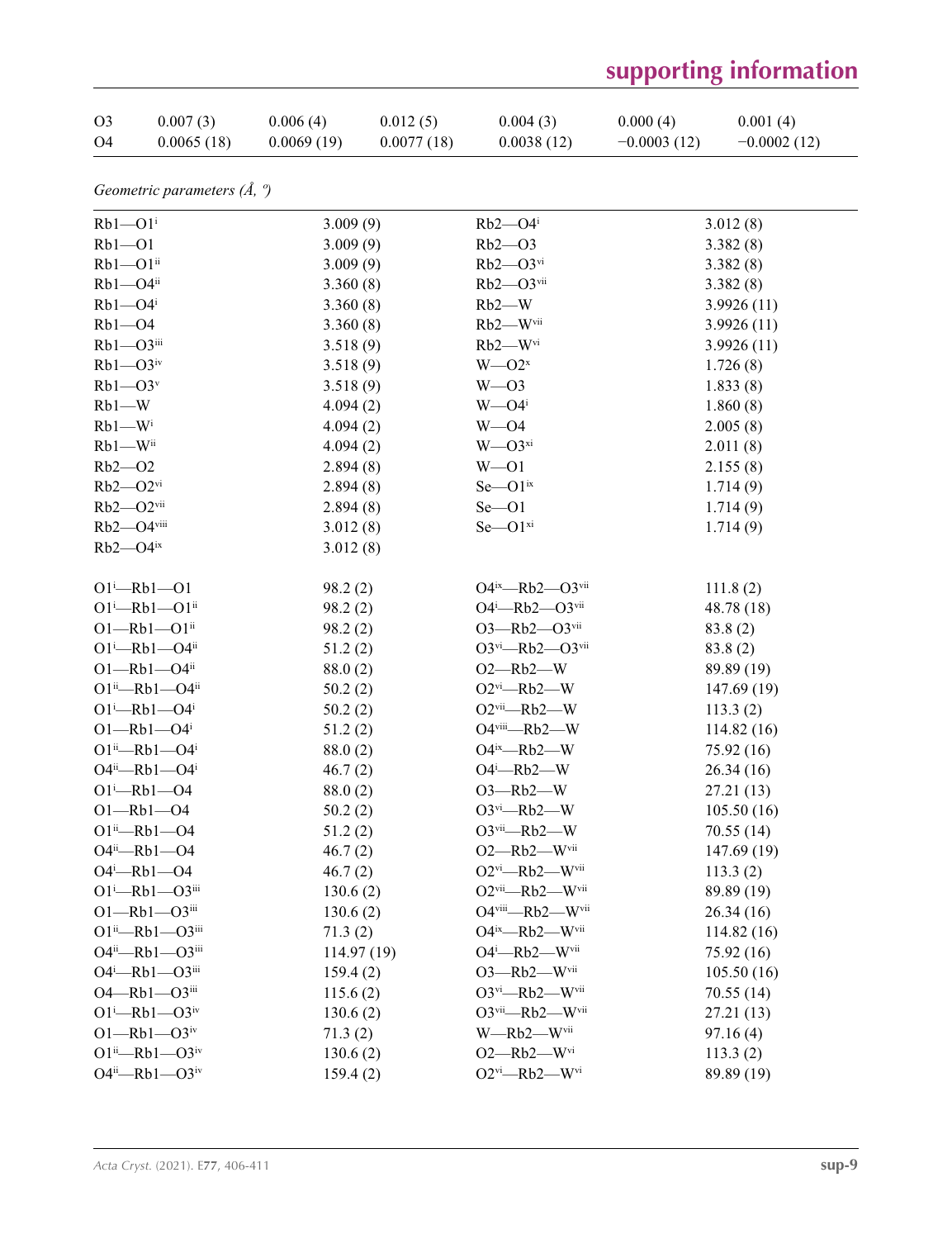| $O4^i$ -Rb1- $O3^iv$                                  | 115.6(2)   | $O2$ <sup>vii</sup> —Rb2—W <sup>vi</sup>  | 147.69 (19) |
|-------------------------------------------------------|------------|-------------------------------------------|-------------|
| $O4 - Rb1 - O3$ iv                                    | 115.0(2)   | $O4$ <sup>viii</sup> —Rb2—W <sup>vi</sup> | 75.92 (16)  |
| $O3^{iii}$ -Rb1- $O3^{iv}$                            | 79.9(2)    | O4ix-Rb2-Wvi                              | 26.34(16)   |
| $O1^i$ -Rb $1$ - $O3^v$                               | 71.3(2)    | $O4^i$ -Rb2-W <sup>vi</sup>               | 114.82(16)  |
| $O1 - Rb1 - O3v$                                      | 130.6(2)   | $O3$ -Rb2-Wvi                             | 70.55(14)   |
| $O1^{ii}$ -Rb1- $O3^v$                                | 130.6(2)   | $O3vi$ -Rb2-W <sup>vi</sup>               | 27.21 (13)  |
| $O4^{ii}$ -Rb1- $O3^v$                                | 115.6(2)   | O3vii-Rb2-Wvi                             | 105.50(16)  |
| $O4^i$ -Rb1- $O3^v$                                   | 114.97(19) | $W$ —Rb2—W <sup>vi</sup>                  | 97.16(4)    |
| $O4 - Rb1 - O3v$                                      | 159.4(2)   | W <sup>vii</sup> -Rb2-W <sup>vi</sup>     | 97.16(4)    |
| $O3iii$ -Rb1- $O3v$                                   | 79.9(2)    | $O2^x$ —W—O3                              | 98.3(4)     |
| $O3^{\text{iv}}$ -Rb1- $O3^{\text{v}}$                | 79.9(2)    | $O2^x$ —W— $O4^i$                         | 99.3 (4)    |
| $O1 - Rb1 - W$                                        | 76.74 (18) | $O3$ —W— $O4^i$                           | 97.5(3)     |
| $O1 - Rb1 - W$                                        | 30.77(17)  | $O2^x$ —W—O4                              | 93.8 (4)    |
| $O1^{ii}$ -Rb1-W                                      | 79.82 (18) | $O3 - W - O4$                             | 166.2(4)    |
| $O4^{ii}$ -Rb1-W                                      | 57.35(14)  | $O4^i$ —W—O4                              | 87.0(5)     |
| $O4^i$ -Rb1-W                                         | 26.63(15)  | $O2^x$ —W— $O3^{xi}$                      | 91.7(5)     |
| $O4 - Rb1 - W$                                        | 29.14 (14) | $O3$ —W— $O3^{xi}$                        | 90.0(4)     |
| O3iii-Rb1-W                                           | 142.01(14) | $O4^i$ —W— $O3^{xi}$                      | 165.5(4)    |
| $O3^{\text{iv}}$ -Rb1-W                               | 102.05(14) | $O4 - W - O3^{xi}$                        | 83.0(3)     |
| $O3^v$ -Rb1-W                                         | 138.07(13) | $O2^x$ —W—O1                              | 172.2(4)    |
| $O1^i$ -Rb $1$ -W <sup>i</sup>                        | 30.77(17)  | $O3 - W - O1$                             | 85.6(4)     |
| $O1 - Rb1 - W$                                        |            | $O4^i$ - W - $O1$                         |             |
| $O1^{ii}$ -Rb1-W <sup>i</sup>                         | 79.82 (18) | $O4 - W - O1$                             | 86.8(3)     |
|                                                       | 76.74 (17) |                                           | 81.6(3)     |
| $O4^{ii}$ -Rb1-W <sup>i</sup>                         | 26.63(14)  | $O3^{xi}$ - W - $O1$                      | 81.4(4)     |
| $O4^i$ -Rb1-W <sup>i</sup>                            | 29.14(15)  | $O2^x$ —W—Rb2                             | 123.2(3)    |
| $O4 - Rb1 - W$ <sup>i</sup>                           | 57.35 (14) | $O3$ —W—Rb2                               | 57.5(3)     |
| $O3$ <sup>iii</sup> —Rb1—W <sup>i</sup>               | 138.07(13) | $O4^i$ —W—Rb2                             | 45.9(2)     |
| $O3^{\text{iv}}$ -Rb1-W <sup>i</sup>                  | 142.01(14) | $O4$ —W—Rb2                               | 120.2(2)    |
| $O3^v$ —Rb1—W <sup>i</sup>                            | 102.05(14) | $O3^{xi}$ -W-Rb2                          | 133.0(3)    |
| $W$ —Rb $1$ —W <sup>i</sup>                           | 51.57(3)   | $O1$ —W—Rb2                               | 64.6(2)     |
| $O1^i$ —Rb $1$ —W <sup>ii</sup>                       | 79.82 (18) | $O2^x$ —W—Rb1                             | 135.6(3)    |
| $O1 - Rb1 - W$ ii                                     | 76.73(17)  | $O3$ —W—Rb1                               | 118.2(3)    |
| $O1^{ii}$ -Rb1-W <sup>ii</sup>                        | 30.77(17)  | $O4^i$ —W—Rb1                             | 54.1(2)     |
| O4ii-Rb1-Wii                                          | 29.14(15)  | $O4$ —W—Rb1                               | 54.7(2)     |
| $O4^i$ -Rb1-Wii                                       | 57.35 (14) | $O3^{xi}$ —W—Rb1                          | 111.4(3)    |
| $O4 - Rb1 - W$ ii                                     | 26.63(14)  | $O1$ —W—Rb1                               | 45.6(3)     |
| O3iii-Rb1-Wii                                         | 102.05(14) | $Rb2$ —W— $Rb1$                           | 66.84(2)    |
| $O3^{\text{iv}}$ -Rb1-Wii                             | 138.07(13) | $O2^x$ —W—Rb $1^{xii}$                    | 59.3(3)     |
| $O3^v$ —Rb1—Wii                                       | 142.01(14) | $O3$ —W—Rb $1$ <sup>xii</sup>             | 53.8 $(3)$  |
| $W$ —Rb $1$ —W <sup>ii</sup>                          | 51.57(3)   | O4 <sup>i</sup> -W-Rb1 <sup>xii</sup>     | 70.4(2)     |
| Wi-Rb1-Wii                                            | 51.57(3)   | O4-W-Rb1xii                               | 139.6(2)    |
| $O2$ —Rb $2$ — $O2$ <sup>vi</sup>                     | 58.6(3)    | O3xi-W-Rb1xii                             | 123.7(2)    |
| $O2 - Rb2 - O2$ <sup>vii</sup>                        | 58.6 $(3)$ | $O1$ —W—Rb $1$ <sup>xii</sup>             | 127.9(3)    |
| $O2vi$ -Rb2- $O2vii$                                  | 58.6 $(3)$ | Rb2-W-Rb1xii                              | 66.06(5)    |
| O2-Rb2-O4viii                                         | 153.0(2)   | Rb1-W-Rb1xii                              | 123.06(2)   |
| O <sub>2vi</sub> -Rb <sub>2</sub> -O <sub>4viii</sub> | 97.5(2)    | $O2^x$ —W—Rb $2^{xiii}$                   | 113.1(3)    |
| $O2$ <sup>vii</sup> -Rb2- $O4$ <sup>viii</sup>        | 99.5(3)    | $O3$ —W—Rb $2^{xiii}$                     | 128.1(3)    |
| $O2 - Rb2 - O4$ <sup>ix</sup>                         | 97.5(2)    | O4i-W-Rb2xiii                             | 115.7(2)    |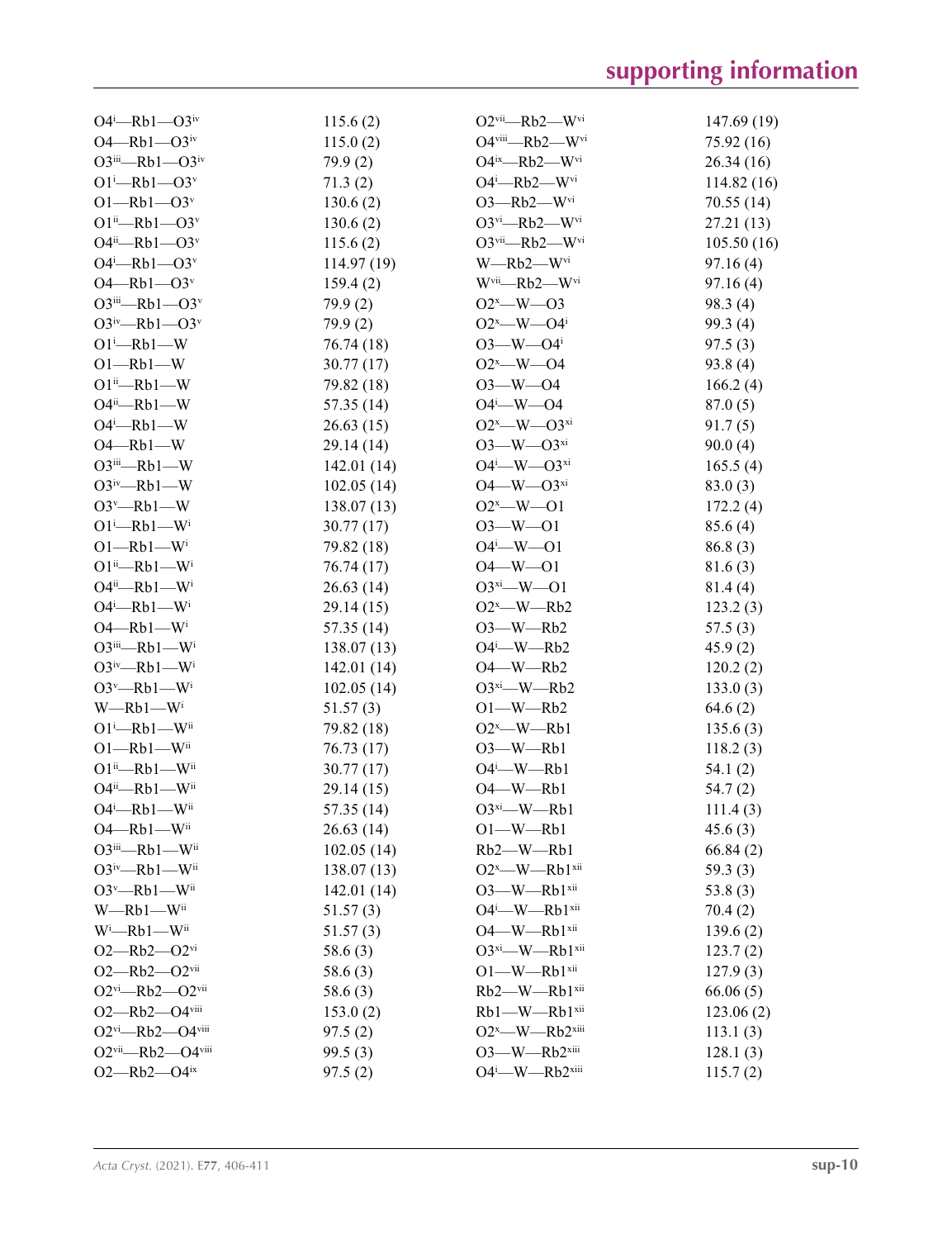| $O2^{vi}$ —Rb2—O4 <sup>ix</sup>                | 99.5(2)    | $O4$ —W—Rb $2^{xiii}$                     | 39.5(2)    |
|------------------------------------------------|------------|-------------------------------------------|------------|
| $O2$ <sup>vii</sup> —Rb2—O4 <sup>ix</sup>      | 153.0(2)   | $O3^{xi}$ -W-Rb2 $x$ iii                  | 50.7(2)    |
| $O4$ <sup>viii</sup> -Rb2- $O4^{ix}$           | 98.91 (18) | $O1$ —W—Rb $2^{xiii}$                     | 59.5(2)    |
| $O2$ —Rb $2$ —O4 <sup>i</sup>                  | 99.5(2)    | Rb2-W-Rb2xiii                             | 122.13(5)  |
| $O2^{vi}$ -Rb2- $O4^i$                         | 153.0(2)   | $Rb1$ —W— $Rb2$ <sup>xiii</sup>           | 64.26(2)   |
| $O2$ <sup>vii</sup> —Rb2—O4 <sup>i</sup>       | 97.5(2)    | Rb1 <sup>xii</sup> —W—Rb2 <sup>xiii</sup> | 171.73(3)  |
| $O4$ <sup>viii</sup> -Rb2- $O4^i$              | 98.91 (18) | $O1^{ix}$ —Se—O1                          | 103.3(3)   |
| $O4^{ix}$ —Rb2— $O4^{i}$                       | 98.91 (18) | $O1^{ix}$ —Se— $O1^{xi}$                  | 103.3(3)   |
| $O2 - Rb2 - O3$                                | 95.1(2)    | $O1 -$ Se $-O1$ <sup>xi</sup>             | 103.3(3)   |
| $O2$ <sup>vi</sup> -Rb2- $O3$                  | 138.5(3)   | $Se$ — $O1$ —W                            | 130.6(5)   |
| $O2$ <sup>vii</sup> —Rb2—O3                    | 137.5(3)   | $Se$ — $O1$ — $Rb1$                       | 125.7(4)   |
| $O4$ <sup>viii</sup> -Rb2- $O3$                | 111.8(2)   | $W$ — $O1$ — $Rb1$                        | 103.7(3)   |
| $O4^{ix}$ —Rb2—O3                              | 48.78 (18) | $Wxiv$ -02-Rb2                            | 159.3(5)   |
| $O4^i$ -Rb2- $O3$                              | 51.09(19)  | $W$ —O3— $W$ <sup>ix</sup>                | 148.3(5)   |
| $O2 - Rb2 - O3$ <sup>vi</sup>                  | 137.5(3)   | $W$ —O3—Rb2                               | 95.3(3)    |
| $O2^{vi}$ -Rb2- $O3^{vi}$                      | 95.1(2)    | $W^i$ <sup>x</sup> —O3—Rb2                | 101.9(3)   |
| $O2$ <sup>vii</sup> —Rb2— $O3$ <sup>vi</sup>   | 138.5(2)   | $W$ —O3—Rb $1$ <sup>xii</sup>             | 101.4(3)   |
| $O4$ <sup>viii</sup> -Rb2- $O3$ <sup>vi</sup>  | 48.78(18)  | $W^{ix}$ — $O3$ —Rb1 $xii$                | 107.3(3)   |
| $O4^{ix}$ —Rb2— $O3^{vi}$                      | 51.09(19)  | $Rb2$ — $O3$ — $Rb1$ <sup>xii</sup>       | 81.68 (17) |
| $O4^i$ -Rb2- $O3$ <sup>vi</sup>                | 111.8(2)   | $W^{\text{ii}}$ —O4—W                     | 134.3(4)   |
| $O3$ —Rb $2$ — $O3$ <sup>vi</sup>              | 83.8(2)    | $Wii$ -O4 --- $Rb2xiii$                   | 107.7(3)   |
| $O2 - Rb2 - O3$ <sup>vii</sup>                 | 138.5(2)   | $W$ —O4—Rb $2^{xiii}$                     | 115.5(3)   |
| $O2$ <sup>vi</sup> —Rb2— $O3$ <sup>vii</sup>   | 137.5(3)   | $W^i$ —O4—Rb1                             | 99.3(3)    |
| $O2$ <sup>vii</sup> —Rb2— $O3$ <sup>vii</sup>  | 95.1(2)    | $W$ —O4—Rb1                               | 96.2(3)    |
| $O4$ <sup>viii</sup> -Rb2- $O3$ <sup>vii</sup> | 51.09(19)  | $Rb2$ <sup>xiii</sup> —O4— $Rb1$          | 88.54 (18) |
|                                                |            |                                           |            |

Symmetry codes: (i)  $-y+1$ ,  $x-y$ , z; (ii)  $-x+y+1$ ,  $-x+1$ , z; (iii)  $y$ ,  $-x+y$ ,  $z+1/2$ ; (iv)  $x-y+1$ ,  $x$ ,  $z+1/2$ ; (v)  $-x+1$ ,  $z+1/2$ ; (vi)  $-y+1$ ,  $x-y+1$ ,  $z$ ; (vii)  $-x+y$ , -x+1, z; (viii) x-1, y, z; (ix) -x+y+1, -x+2, z; (x) x-y+1, x, z-1/2; (xi) -y+2, x-y+1, z; (xii) -x+1, -y+1, z-1/2; (xiii) x+1, y, z; (xiv) y, -x+y+1, z+1/2.

**Dipotassium tritungsten selenite (K2W3SeO124)** 

*Crystal data*

| $K_2W_3SeO_{12}$                         | $F(000) = 1559$                                       |
|------------------------------------------|-------------------------------------------------------|
| $M_r = 900.66$                           | $D_x = 5.694$ Mg m <sup>-3</sup>                      |
| Monoclinic, $P2_1/n$                     | Mo Ka radiation, $\lambda = 0.71073$ Å                |
| $a = 7.2310(2)$ Å                        | Cell parameters from 9566 reflections                 |
| $b = 11.4863$ (4) Å                      | $\theta$ = 3.2–33.2°                                  |
| $c = 12.6486(4)$ Å                       | $\mu$ = 37.09 mm <sup>-1</sup>                        |
| $\beta$ = 90.096 (2) <sup>o</sup>        | $T = 293 \text{ K}$                                   |
| $V = 1050.56$ (6) Å <sup>3</sup>         | Block, colourless                                     |
| $Z=4$                                    | $0.08 \times 0.05 \times 0.02$ mm                     |
| Data collection                          |                                                       |
| Bruker APEXII CCD                        | 4026 independent reflections                          |
| diffractometer                           | 3456 reflections with $I > 2\sigma(I)$                |
| Radiation source: fine-focus sealed tube | $R_{\text{int}} = 0.073$                              |
| phi and $\omega$ scans                   | $\theta_{\rm max}$ = 33.2°, $\theta_{\rm min}$ = 3.2° |
| Absorption correction: multi-scan        | $h = -11 \rightarrow 11$                              |
| (SADABS; Krause et al., 2015)            | $k = -17 \rightarrow 17$                              |
| $T_{\min}$ = 0.155, $T_{\max}$ = 0.524   | $l = -19 \rightarrow 19$                              |
| 26562 measured reflections               |                                                       |
|                                          |                                                       |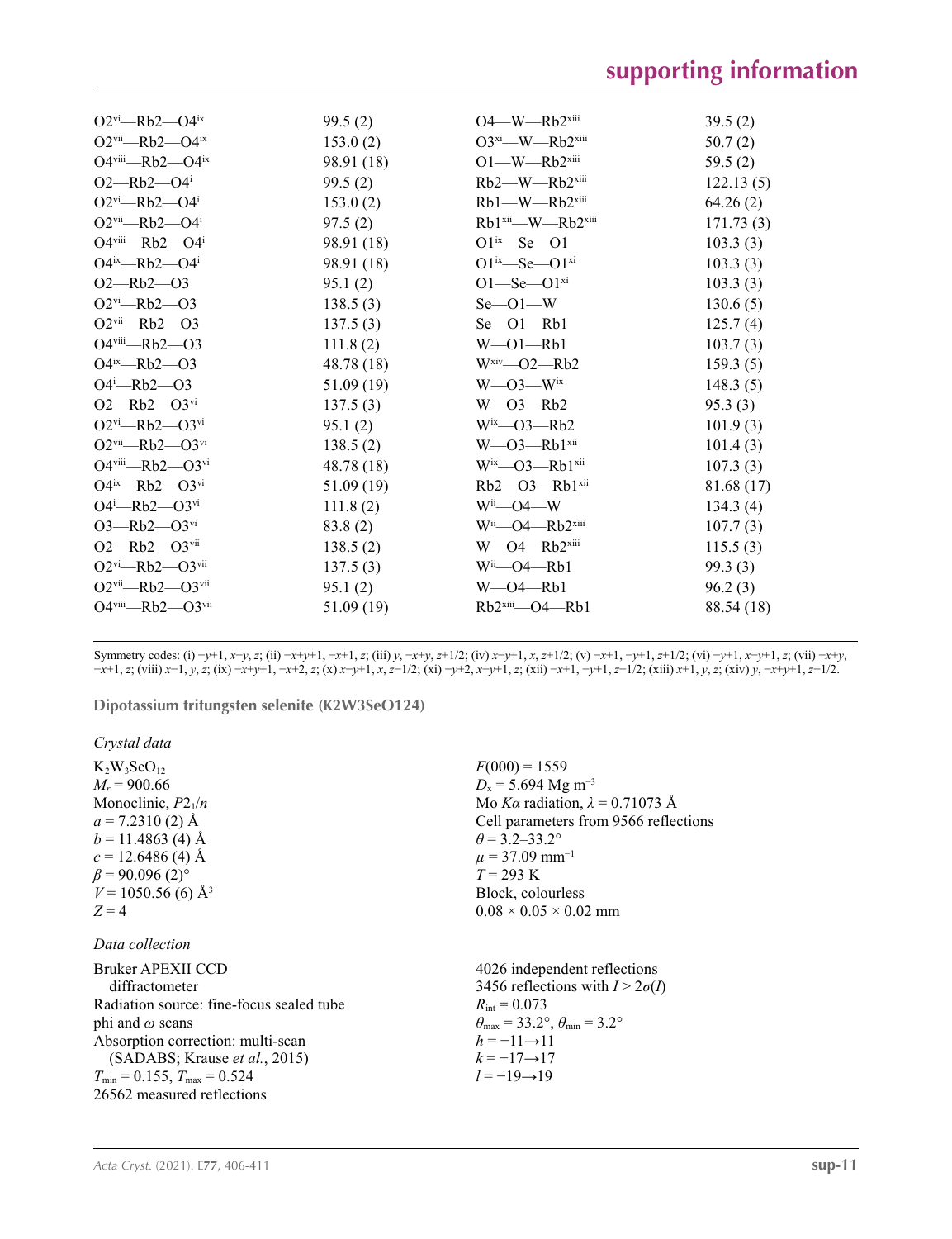*Refinement*

Refinement on *F* 2 Least-squares matrix: full  $R[F^2 > 2\sigma(F^2)] = 0.032$  $wR(F^2) = 0.105$  $S = 1.15$ 4026 reflections 165 parameters 24 restraints

## *Special details*

 $w = 1/[\sigma^2 (F_o^2) + (0.0554P)^2]$ where  $P = (F_o^2 + 2F_c^2)/3$  $(\Delta/\sigma)_{\text{max}}$  < 0.001 Δ*ρ*max = 3.94 e Å−3  $\Delta \rho_{\text{min}} = -3.11 \text{ e} \text{ Å}^{-3}$ Extinction correction: SHELXL2018/3 (Sheldrick 2015b), Fc\*=kFc[1+0.001xFc<sup>2</sup> *λ* 3 /sin(2*θ*)]-1/4 Extinction coefficient: 0.00176 (12)

**Geometry**. All esds (except the esd in the dihedral angle between two l.s. planes) are estimated using the full covariance matrix. The cell esds are taken into account individually in the estimation of esds in distances, angles and torsion angles; correlations between esds in cell parameters are only used when they are defined by crystal symmetry. An approximate (isotropic) treatment of cell esds is used for estimating esds involving l.s. planes.

**Refinement**. Refined as a two-component twin

| Fractional atomic coordinates and isotropic or equivalent isotropic displacement parameters $(\AA^2)$ |
|-------------------------------------------------------------------------------------------------------|
|-------------------------------------------------------------------------------------------------------|

|                 | $\mathcal{X}$ | $\mathcal{Y}$ | $\boldsymbol{Z}$ | $U_{\rm iso}$ */ $U_{\rm eq}$ |  |
|-----------------|---------------|---------------|------------------|-------------------------------|--|
| K1              | 0.2501(5)     | 0.4522(3)     | 0.9115(3)        | 0.0223(6)                     |  |
| K <sub>2</sub>  | 0.2548(5)     | 0.0822(3)     | 0.8952(3)        | 0.0234(7)                     |  |
| W1              | 0.22893(7)    | 0.79646(4)    | 0.08433(4)       | 0.00612(10)                   |  |
| W <sub>2</sub>  | 0.01720(7)    | 0.75074(4)    | 0.82437(4)       | 0.00629(11)                   |  |
| W <sub>3</sub>  | 0.50663(8)    | 0.75947(4)    | 0.84420(4)       | 0.00583(11)                   |  |
| Se              | 0.25041(19)   | 0.49742(10)   | 0.17926(9)       | 0.0078(2)                     |  |
| O <sub>1</sub>  | 0.2536(13)    | 0.6087(8)     | 0.0913(8)        | 0.0164(19)                    |  |
| O <sub>2</sub>  | 0.2387(16)    | 0.9444(8)     | 0.0619(7)        | 0.016(2)                      |  |
| O <sub>3</sub>  | 0.0634(14)    | 0.4225(9)     | 0.1258(9)        | 0.013(2)                      |  |
| O4              | 0.0680(14)    | 0.8954(9)     | 0.7993(9)        | 0.014(2)                      |  |
| O <sub>5</sub>  | 0.4324(14)    | 0.4206(9)     | 0.1236(8)        | 0.012(2)                      |  |
| O <sub>6</sub>  | 0.4376(14)    | 0.8956(9)     | 0.8021(9)        | 0.015(2)                      |  |
| O7              | 0.0615(15)    | 0.7625(9)     | 0.9781(9)        | 0.012(2)                      |  |
| O8              | 0.2548(14)    | 0.6902(7)     | 0.8102(7)        | 0.0093(16)                    |  |
| O <sub>9</sub>  | 0.4378(15)    | 0.7668(9)     | 0.9828(8)        | 0.0100(19)                    |  |
| O10             | 0.9354(14)    | 0.7050(10)    | 0.6903(8)        | 0.014(2)                      |  |
| O11             | 0.7529(15)    | 0.7855(8)     | 0.8637(7)        | 0.0096(16)                    |  |
| O <sub>12</sub> | 0.0599(14)    | 0.7924(9)     | 0.1938(8)        | 0.0110(19)                    |  |

*Atomic displacement parameters (Å<sup>2</sup> )*

|                | $I^{11}$    | $I^{22}$    | $I^{\beta 3}$ | $I^{12}$     | $I^{13}$       | $L^{23}$       |
|----------------|-------------|-------------|---------------|--------------|----------------|----------------|
| K1             | 0.0208(14)  | 0.0264(14)  | 0.0197(14)    | 0.0030(13)   | $-0.0020(17)$  | 0.0005(13)     |
| K <sub>2</sub> | 0.0269(17)  | 0.0211(14)  | 0.0223(16)    | 0.0007(14)   | $-0.0005(14)$  | 0.0060(12)     |
| W <sub>1</sub> | 0.00737(19) | 0.00678(18) | 0.00421(17)   | 0.00057(16)  | $-0.00022(19)$ | 0.00021(17)    |
| W <sub>2</sub> | 0.0049(2)   | 0.0084(2)   | 0.0056(2)     | $-0.0003(2)$ | $-0.00087(18)$ | 0.00082(15)    |
| W <sub>3</sub> | 0.0047(2)   | 0.0074(2)   | 0.0054(2)     | 0.00025(19)  | 0.00025(19)    | $-0.00006(16)$ |
| <b>Se</b>      | 0.0090(5)   | 0.0065(4)   | 0.0078(5)     | 0.0005(4)    | $-0.0003(5)$   | 0.0003(4)      |
| O <sub>1</sub> | 0.017(2)    | 0.016(2)    | 0.016(2)      | 0.0001(10)   | 0.0001(10)     | 0.0005(10)     |
|                |             |             |               |              |                |                |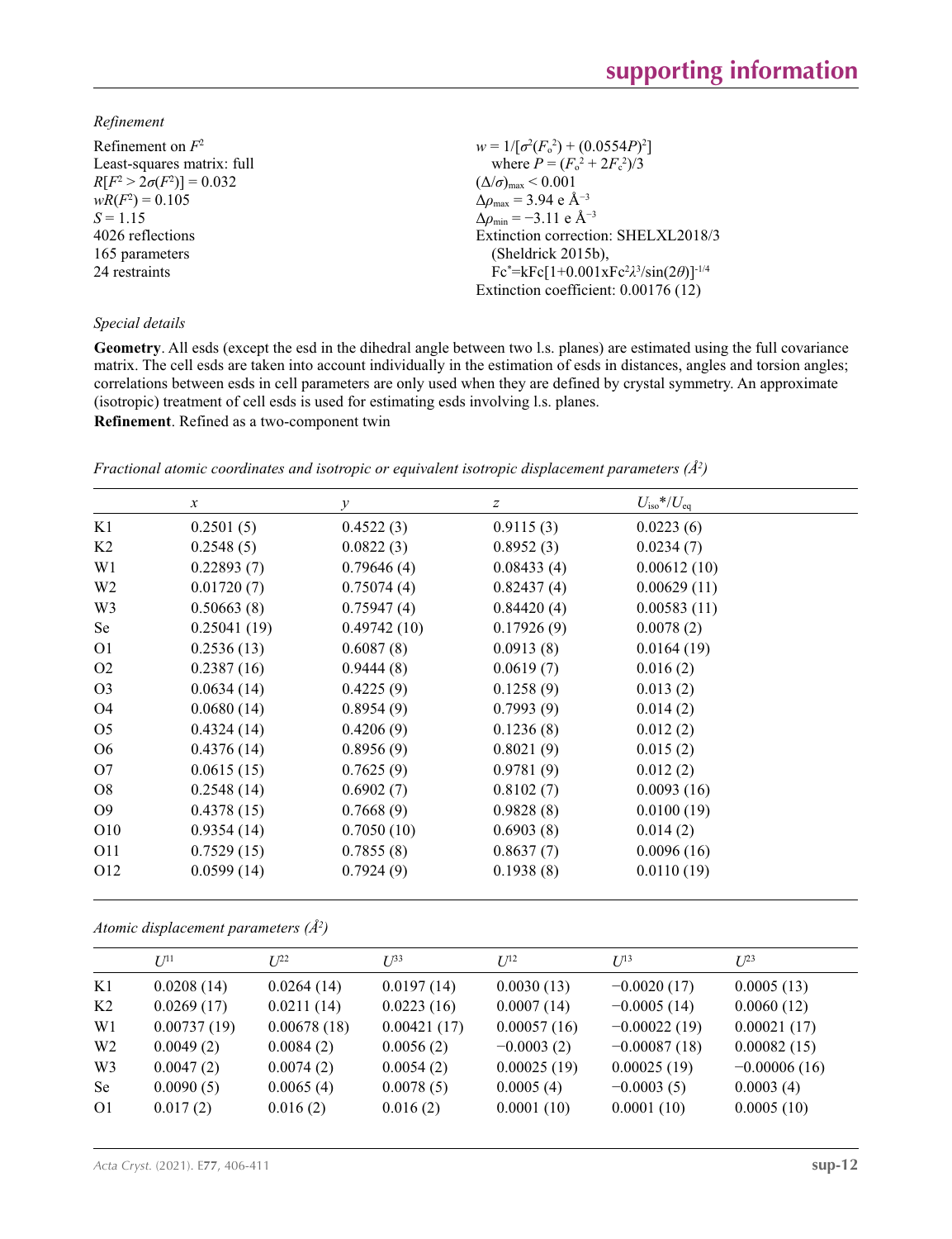| O <sub>2</sub>  | 0.030(6) | 0.006(4) | 0.012(4) | 0.001(4)      | $-0.005(4)$   | 0.002(3)      |
|-----------------|----------|----------|----------|---------------|---------------|---------------|
| O <sub>3</sub>  | 0.008(4) | 0.010(4) | 0.021(5) | 0.002(4)      | $-0.009(4)$   | $-0.002(4)$   |
| O4              | 0.013(2) | 0.014(2) | 0.014(2) | 0.0003(10)    | 0.0000(10)    | 0.0001(10)    |
| O <sub>5</sub>  | 0.011(4) | 0.010(4) | 0.016(5) | 0.003(4)      | 0.003(4)      | 0.003(4)      |
| O <sub>6</sub>  | 0.013(5) | 0.005(4) | 0.025(6) | 0.000(4)      | $-0.002(4)$   | 0.008(4)      |
| O7              | 0.012(2) | 0.012(2) | 0.011(2) | 0.0002(10)    | $-0.0004(10)$ | 0.0002(10)    |
| O <sub>8</sub>  | 0.003(4) | 0.010(4) | 0.015(4) | 0.003(4)      | $-0.003(4)$   | $-0.001(3)$   |
| O <sub>9</sub>  | 0.010(2) | 0.010(2) | 0.010(2) | $-0.0002(10)$ | 0.0005(10)    | $-0.0004(10)$ |
| O <sub>10</sub> | 0.006(4) | 0.026(6) | 0.008(5) | 0.005(4)      | $-0.004(3)$   | 0.000(4)      |
| O11             | 0.008(4) | 0.011(4) | 0.009(4) | $-0.002(4)$   | $-0.003(4)$   | $-0.004(3)$   |
| O <sub>12</sub> | 0.007(4) | 0.019(5) | 0.007(4) | 0.006(4)      | 0.000(3)      | 0.001(4)      |
|                 |          |          |          |               |               |               |

*Geometric parameters (Å, º)*

| $K1 - O3i$                 | 2.726(10)  | $K2-W1$ <sup>ii</sup>          | 3.993(4)   |
|----------------------------|------------|--------------------------------|------------|
| $K1 - O5$ <sup>ii</sup>    | 2.757(11)  | $W1 - 02$                      | 1.724(9)   |
| $K1 - O1$ iii              | 2.899(10)  | $W1 - O7x$                     | 1.849(11)  |
| $K1 - 05$ iii              | 3.009(11)  | $W1 - 012$                     | 1.849(10)  |
| $K1 - 08$                  | 3.019(9)   | $W1 - O10^{xi}$                | 2.005(10)  |
| $K1 - O4$ iv               | 3.046(11)  | $W1 - O9x$                     | 2.013(11)  |
| $K1 - O3$ <sup>iii</sup>   | 3.050(12)  | $W1 - 01$                      | 2.166(9)   |
| $K1 - O6$ iv               | 3.091(12)  | $W2 - 04$                      | 1.731(11)  |
| K1-Seiii                   | 3.427(4)   | $W2 - 08$                      | 1.863(10)  |
| $K1$ —Se $^{ii}$           | 3.835(4)   | $W2 - 010$ <sup>xii</sup>      | 1.870(10)  |
| $K1 - Sei$                 | 3.839(3)   | $W2 - 07$                      | 1.975(11)  |
| $K1-W2$                    | 3.975(3)   | $W2 - 011$ <sup>xii</sup>      | 2.016(11)  |
| $K2 - O2v$                 | 2.639(9)   | $W2 - O3$ <sup>i</sup>         | 2.167(10)  |
| $K2$ — $O6$ <sup>vi</sup>  | 2.780(11)  | $W3 - 06$                      | 1.726(10)  |
| $K2$ —O4 $v$ i             | 2.809(11)  | $W3 - 011$                     | 1.822(11)  |
| $K2 - 010$ <sup>vii</sup>  | 2.861(11)  | $W3 - O9$                      | 1.825(11)  |
| $K2$ — $O8$ <sup>iv</sup>  | 2.879(9)   | $W3 - 012$ <sup>xiii</sup>     | 2.031(10)  |
| $K2$ -O12 <sup>i</sup>     | 2.918(10)  | $W3 - 08$                      | 2.032(10)  |
| K2-O9viii                  | 3.213(11)  | $W3$ — $O5$ <sup>ii</sup>      | 2.153(10)  |
| $K2$ —O7 $i$ x             | 3.316(12)  | $Se$ -O1                       | 1.695(10)  |
| $K2 - 011$ <sup>viii</sup> | 3.408(9)   | $Se$ -O5                       | 1.735(10)  |
| $K2$ —W $2^{\rm iv}$       | 3.767(3)   | $Se$ -O3                       | 1.739(10)  |
| $K2-W1$ <sup>i</sup>       | 3.775(4)   |                                |            |
| $O3^i$ -K1- $O5^{ii}$      | 112.6(3)   | $O12 - W1 - K2$                | 49.0(3)    |
| $O3^i$ —K1—O1 $i$ ii       | 79.3(3)    | $O10^{xi}$ —W1—K2 <sup>i</sup> | 130.3(3)   |
| $O5^{ii} - K1 - O1^{iii}$  | 78.0(3)    | $O9^x$ —W1—K2 <sup>i</sup>     | 143.4(3)   |
| $O3^i$ -K1- $O5^{iii}$     | 125.5(3)   | $O1 - W1 - K2$                 | 116.2(3)   |
| $O5^{ii} - K1 - O5^{iii}$  | 81.0(3)    | $O2 - W1 - K2$ <sup>ii</sup>   | 68.2(4)    |
| $O1^{iii}$ -K1- $O5^{iii}$ | 51.1(3)    | $O7^x$ —W1—K2ii                | 137.1(4)   |
| $O3^i$ -K1- $O8$           | 57.2(3)    | $O12 - W1 - K2$ <sup>ii</sup>  | 125.4(3)   |
| $O5^{ii}$ -K1- $O8$        | 56.1 $(3)$ | $O10^{xi}$ —W1—K2ii            | 42.7(3)    |
| $O1^{iii}$ -K1- $O8$       | 76.8(3)    | O9 <sup>x</sup> -W1-K2ii       | 53.0 $(3)$ |
| $O5^{iii}$ -K1- $O8$       | 118.8(3)   | $O1 - W1 - K2$ <sup>ii</sup>   | 105.6(3)   |
|                            |            |                                |            |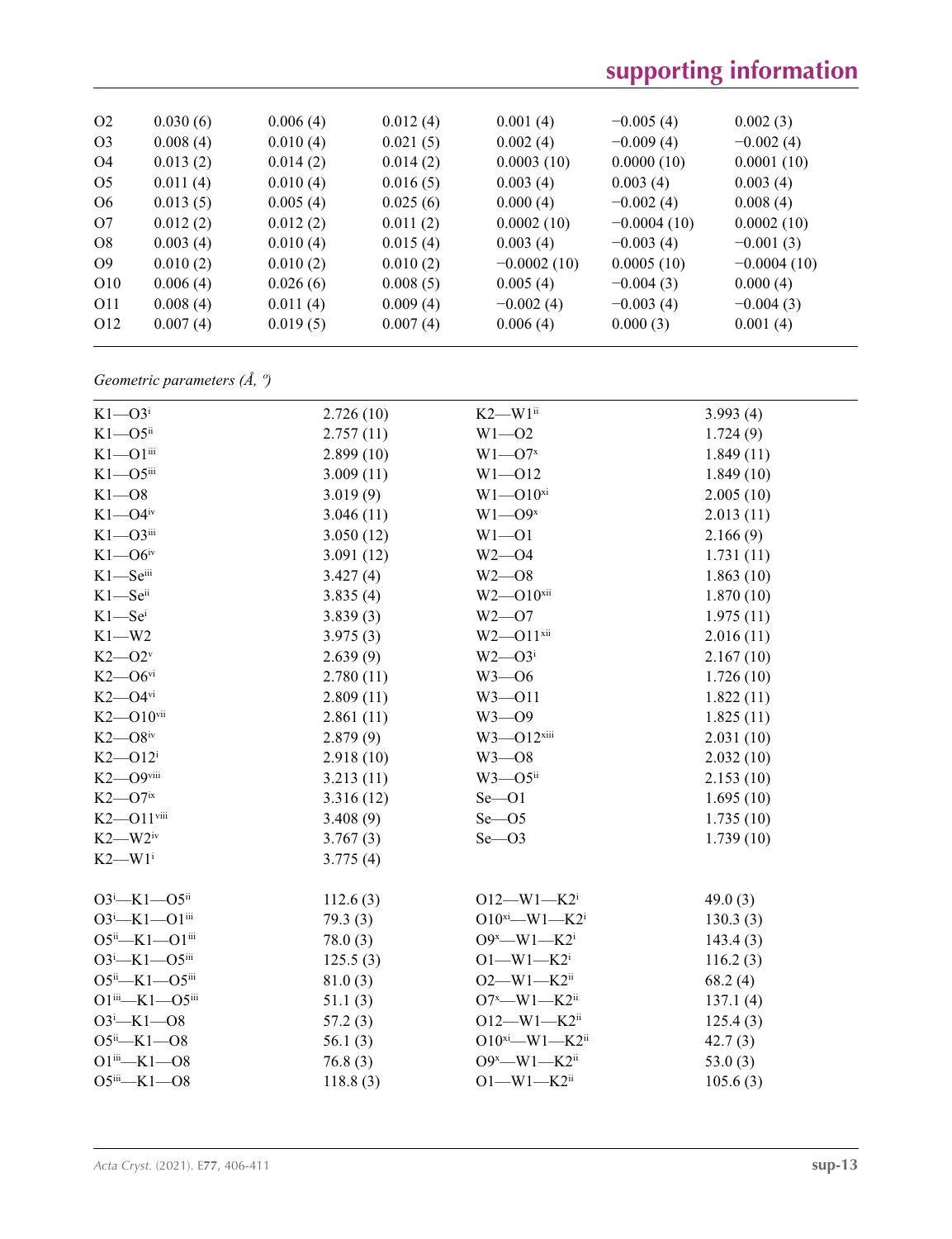| $O3^i$ -K1- $O4^i$                        | 108.8(3)   | $K2^i$ —W1—K2 <sup>ii</sup>             | 137.13(9) |
|-------------------------------------------|------------|-----------------------------------------|-----------|
| $O5^{ii}$ —K1—O4 <sup>iv</sup>            | 67.2(3)    | $O2$ —W1—K2 <sup>xiv</sup>              | 26.6(3)   |
| $O1^{iii}$ — $K1$ — $O4^{iv}$             | 144.7(3)   | $O7^x$ —W1—K2 <sup>xiv</sup>            | 76.9(3)   |
| $O5^{iii} - K1 - O4^{iv}$                 | 124.4(3)   | $O12$ —W1—K2 <sup>xiv</sup>             | 119.5(3)  |
| $O8 - K1 - O4$ <sup>iv</sup>              | 79.5(3)    | $O10^{xi}$ —W1—K2 <sup>xiv</sup>        | 111.4(3)  |
| $O3^i$ -K1- $O3^{iii}$                    | 81.0(3)    | $O9^x$ —W1—K2 <sup>xiv</sup>            | 74.1(3)   |
| $O5^{ii}$ —K1— $O3^{iii}$                 | 124.9(3)   | $O1$ —W $1$ —K $2^{xiv}$                | 145.5(3)  |
| $O1$ iii—K1— $O3$ iii                     | 51.3(3)    | $K2^i$ —W1—K2 <sup>xiv</sup>            | 77.64 (8) |
| O5iii—K1—O3iii                            | 52.3(2)    | $K2^{ii}$ —W1—K2 <sup>xiv</sup>         | 73.29(8)  |
| $O8 - K1 - O3$ iii                        | 118.9(3)   | $O4 - W2 - O8$                          | 98.3 (4)  |
| O4iv-K1-O3iii                             | 161.2(3)   | $O4 - W2 - O10$ <sup>xii</sup>          | 99.8(5)   |
| $O3^i$ -K1- $O6^{iv}$                     | 66.2(3)    | $O8 - W2 - O10$ <sup>xii</sup>          | 95.6(4)   |
| $O5^{ii}$ —K1— $O6^{iv}$                  | 109.6(3)   | $O4 - W2 - O7$                          | 94.6(5)   |
| $O1^{iii}$ — $K1$ — $O6^{iv}$             | 145.0(3)   | $O8 - W2 - O7$                          | 88.4 (4)  |
| $O5^{iii} - K1 - O6^{iv}$                 | 160.9(3)   | $O10^{xii}$ - W2 - O7                   | 164.3(5)  |
| $O8 - K1 - O6$ iv                         | 79.9(3)    | O4-W2-O11xii                            | 93.2(4)   |
| $O4^{iv}$ —K1— $O6^{iv}$                  | 51.6(3)    | $O8$ —W2— $O11$ <sup>xii</sup>          | 166.7(4)  |
| $O3^{iii} - K1 - O6^{iv}$                 | 124.0(3)   | $O10^{xii}$ - W2 - $O11^{xii}$          | 88.9(4)   |
| $O3^i$ —K1—Seiii                          | 95.2(2)    | $O7 - W2 - O11$ <sup>xii</sup>          | 84.0(4)   |
| $O5ii$ -K1- $Seiii$                       | 94.6(2)    | $O4 - W2 - O3$ <sup>i</sup>             | 172.6(4)  |
| $O1$ <sup>iii</sup> —K1—Se <sup>iii</sup> | 29.60(19)  | $O8 - W2 - O3$ <sup>i</sup>             | 86.2(4)   |
| $O5$ iii—K1—Seiii                         | 30.4(2)    | $O10^{xii}$ - W2 - $O3^i$               | 85.5(4)   |
| $O8-K1-Se^{iii}$                          | 106.4(2)   | $O7 - W2 - O3$                          | 79.6(4)   |
| O4iv-K1-Seiii                             | 153.9(2)   | $O11^{xii}$ —W2— $O3^i$                 | 81.6(4)   |
| $O3iii$ -K1- $Seiii$                      | 30.43 (19) | $O4$ —W2—K2 <sup>xv</sup>               | 105.4(4)  |
| $O6^{\text{iv}}$ —K1—Seiii                | 153.6(2)   | $O8$ —W2—K2 <sup>xv</sup>               | 48.1(3)   |
| $O3^i$ -K1-Seii                           | 130.7(3)   | $O10^{xii}$ —W2—K2 <sup>xv</sup>        | 47.6(3)   |
| $O5^{ii}$ —K1—Se <sup>ii</sup>            | 24.1(2)    | $O7 - W2 - K2$ <sub>xy</sub>            | 133.7(3)  |
| $O1$ <sup>iii</sup> —K1—Se <sup>ii</sup>  | 97.7(2)    | $O11^{xii}$ —W2—K2 <sup>xv</sup>        | 134.4(3)  |
| $O5$ <sup>iii</sup> —K1—Se <sup>ii</sup>  | 82.7(2)    | $O3^i$ —W2—K2 <sup>xv</sup>             | 82.0(3)   |
| $O8 - K1 - Seii$                          | 74.0 $(2)$ | $O4 - W2 - K1$                          | 142.1(3)  |
| $O4^{iv}$ —K1—Seii                        | 50.4(2)    | $O8 - W2 - K1$                          | 46.7(3)   |
| $O3iii$ -K1-Se <sup>ii</sup>              | 134.5(2)   | $O10^{xii}$ —W2—K1                      | 98.2(3)   |
| $O6^{iv}$ —K1—Seii                        | 100.5(2)   | $O7 - W2 - K1$                          | 73.6(3)   |
| Seiii-K1-Seii                             | 105.89(9)  | $O11^{xii}$ —W2—K1                      | 120.3(3)  |
| $O3^i$ -K1-Se <sup>i</sup>                | 23.8(2)    | $O3^i$ —W2—K1                           | 40.7(3)   |
| $O5^{ii}$ —K1—Se <sup>i</sup>             | 131.1(2)   | $K2xy$ -W2-K1                           | 64.86(8)  |
| $O1$ <sup>iii</sup> —K1—Se <sup>i</sup>   | 98.5(2)    | O4-W2-K1xv                              | 40.9(4)   |
| $O5$ iii—K1—Sei                           | 134.1(2)   | O8-W2-K1xv                              | 76.3(3)   |
| $O8-K1-Sei$                               | 75.4(2)    | O10 <sup>xii</sup> -W2-K1 <sup>xv</sup> | 68.4(3)   |
| $O4^{iv}$ —K1—Sei                         | 100.3(2)   | $O7 - W2 - K1$ <sub>xy</sub>            | 127.3(3)  |
| $O3$ iii—K1—Se <sup>i</sup>               | 82.19 (19) | $O11^{xii}$ W2 – K1 <sup>xv</sup>       | 117.0(3)  |
| $O6^{iv}$ —K1—Se <sup>i</sup>             | 50.05(19)  | $O3^i$ —W2—K1 <sup>xv</sup>             | 146.4(3)  |
| Seii—K1—Sei                               | 105.76(9)  | $K2^{xy}$ —W2—K1 <sup>xv</sup>          | 64.97(7)  |
| $Seii$ -K1- $Sei$                         | 140.87(10) | $K1-W2-K1xy$                            | 120.66(4) |
| $O3^i$ -K1-W2                             | 31.2(2)    | $O6 - W3 - O11$                         | 100.1(4)  |
| $O5^{ii}$ -K1-W2                          | 81.4(2)    | $O6 - W3 - O9$                          | 100.1(5)  |
| $O1$ iii— $K1$ —W2                        | 71.7(2)    | $O11 - W3 - O9$                         | 97.5(5)   |
|                                           |            |                                         |           |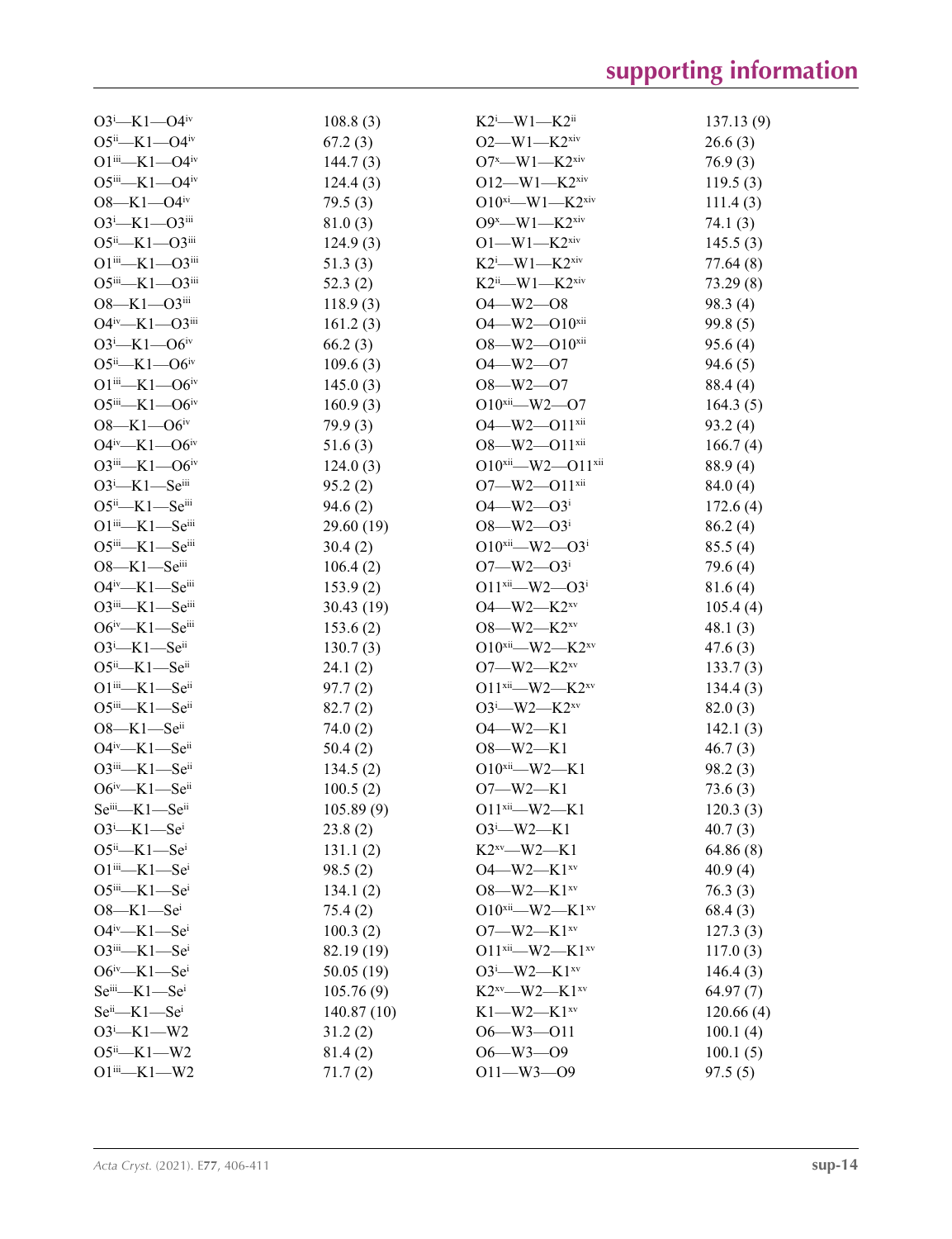| $O5$ <sup>iii</sup> —K1—W2                      | 122.4(2)   | $O6 - W3 - O12$ <sup>xiii</sup>               | 91.8(5)    |
|-------------------------------------------------|------------|-----------------------------------------------|------------|
| $O8-K1-W2$                                      | 26.7(2)    | $O11 - W3 - O12$ <sup>xiii</sup>              | 89.3 (4)   |
| $O4^{iv}$ —K1—W2                                | 97.2(2)    | $O9 - W3 - O12$ <sup>xiii</sup>               | 165.0(4)   |
| $O3$ iii—K1—W2                                  | 98.9(2)    | $O6 - W3 - O8$                                | 91.8(4)    |
| $O6^{iv}$ -K1-W2                                | 75.8(2)    | $O11 - W3 - O8$                               | 165.4(4)   |
| $Seiii$ -K1-W2                                  | 98.21 (8)  | $O9 - W3 - O8$                                | 88.6(4)    |
| $Seii$ -K1-W2                                   | 100.71(8)  | $O12$ <sup>xiii</sup> —W3—O8                  | 81.8(4)    |
| $Sei$ -K1-W2                                    | 52.29(5)   | $O6 - W3 - O5$ <sup>ii</sup>                  | 171.1(4)   |
| $O2^v$ —K2—O6 <sup>vi</sup>                     | 84.1 (3)   | $O11 - W3 - O5$ <sup>ii</sup>                 | 86.1(4)    |
| $O2^v$ —K2—O4 $v$ i                             | 82.2(3)    | $O9 - W3 - O5$ <sup>ii</sup>                  | 85.3(4)    |
| $O6^{vi}$ - K2 - $O4^{vi}$                      | 57.1(3)    | $O12$ <sup>xiii</sup> —W3— $O5$ <sup>ii</sup> | 81.8(4)    |
| $O2^v$ —K2— $O10^{vii}$                         | 129.3(4)   | $O8 - W3 - O5$ <sup>ii</sup>                  | 81.2(4)    |
| $O6^{vi}$ - K2 - $O10^{vii}$                    | 81.2(3)    | $O6 - W3 - K1$                                | 135.8(3)   |
| $O4$ <sup>vi</sup> —K2— $O10$ <sup>vii</sup>    | 126.1(3)   | $O11 - W3 - K1$                               | 124.0(3)   |
| $O2^v$ —K2—O8 <sup>iv</sup>                     | 168.0(3)   | $O9 - W3 - K1$                                | 73.4(3)    |
| $O6^{vi}$ —K2—O8 <sup>iv</sup>                  | 87.8(3)    | $O12$ <sup>xiii</sup> —W3—K1                  | 91.6(3)    |
| $O4^{vi}$ —K2— $O8^{iv}$                        | 85.9(3)    | $O8 - W3 - K1$                                | 45.4(2)    |
| $O10^{vii}$ - K2 - $O8^{iv}$                    | 57.6(3)    | O5ii—W3—K1                                    | 38.9(3)    |
| $O2^v$ —K2—O12 <sup>i</sup>                     | 124.7(4)   | $O6 - W3 - K2^{xy}$                           | 95.1(4)    |
| $O6^{vi}$ —K2—O12 <sup>i</sup>                  | 126.0(3)   | $O11 - W3 - K2xy$                             | 129.0(3)   |
| $O4$ <sup>vi</sup> -K2- $O12$ <sup>i</sup>      | 80.6(3)    | $O9 - W3 - K2^{xv}$                           | 127.2(3)   |
| $O10$ <sup>vii</sup> -K2- $O12$ <sup>i</sup>    | 102.8(3)   | $O12$ <sup>xiii</sup> —W3—K2 <sup>xv</sup>    | 41.6(3)    |
| $O8^{iv}$ —K2—O12 <sup>i</sup>                  | 54.6 $(3)$ | $O8$ —W3—K2 <sup>xv</sup>                     | 40.4(3)    |
| O2v-K2-O9viii                                   | 88.4 (3)   | $O5^{ii}$ —W3—K2 <sup>xv</sup>                | 75.9(3)    |
| O6vi-K2-O9viii                                  | 106.9(3)   | $K1$ —W3—K2 <sup>xv</sup>                     | 61.03(7)   |
| O4vi-K2-O9viii                                  | 162.1(3)   | $O6 - W3 - K2$ <sup>viii</sup>                | 88.1(4)    |
| $O10$ <sup>vii</sup> -K2-O9 <sup>viii</sup>     | 51.2(3)    | $O11 - W3 - K2$ <sup>viii</sup>               | 54.1(3)    |
| O8iv-K2-O9viii                                  | 102.5(3)   | O9-W3-K2viii                                  | 47.8(3)    |
| $O12^{\text{i}}$ -K2- $O9^{\text{viii}}$        | 117.2(3)   | $O12$ <sup>xiii</sup> —W3—K2 <sup>viii</sup>  | 142.7(3)   |
| $O2^v$ —K2—O7 <sup>ix</sup>                     | 84.6 (3)   | $O8$ —W3—K2viii                               | 135.5(3)   |
| $O6^{vi}$ —K2—O7 <sup>ix</sup>                  | 161.5(3)   | $O5^{ii}$ —W3—K2 <sup>viii</sup>              | 100.7(3)   |
| $O4$ <sup>vi</sup> —K2—O7 <sup>ix</sup>         | 106.7(3)   | $K1$ —W3—K2viii                               | 113.79(7)  |
| $O10$ <sup>vii</sup> —K2—O7 <sup>ix</sup>       | 117.3(3)   | $K2^{xy}$ —W3—K2viii                          | 174.68(8)  |
| $O8^{iv}$ —K2—O7 <sup>ix</sup>                  | 100.8(3)   | $O1 - Se - O5$                                | 96.1(5)    |
| $O12^{\text{i}}$ -K2- $O7^{\text{ix}}$          | 51.9(3)    | $O1 - Se - O3$                                | 97.5(5)    |
| $O9$ <sup>viii</sup> —K2—O7 <sup>ix</sup>       | 87.4(3)    | $O5 - Se - O3$                                | 100.4(4)   |
| O2v-K2-O11viii                                  | 63.4(3)    | $O1$ -Se-K $1^x$                              | 57.7(3)    |
| O6vi-K2-O11viii                                 | 137.0(3)   | $O5$ —Se—K $1^x$                              | 61.4(3)    |
| O4vi-K2-O11viii                                 | 135.9(3)   | $O3$ —Se—K $1^x$                              | 62.7(4)    |
| $O10$ <sup>vii</sup> —K2— $O11$ <sup>viii</sup> | 97.6(3)    | $O1 -$ Se $-K1$ <sup>ii</sup>                 | 71.1(3)    |
| 08iv-K2-011viii                                 | 127.9(3)   | $O5 - Se - K1$ <sup>ii</sup>                  | 40.5(3)    |
| 012 <sup>i</sup> -K2-011viii                    | 96.4(3)    | $O3$ —Se—K $1ii$                              | 133.7(4)   |
| 09viii-K2-011viii                               | 48.8(3)    | $K1^x$ —Se—K $1^{ii}$                         | 74.10 (9)  |
| $O7^{ix}$ —K2—O11viii                           | 46.8(3)    | $O1$ —Se—K $1i$                               | 72.8(3)    |
| $O2^v$ —K2—W2iv                                 | 156.5(3)   | $O5$ —Se—K $1^{\text{i}}$                     | 132.1(4)   |
| O6vi-K2-W2iv                                    | 82.8(2)    | $O3$ -Se-K $1i$                               | 39.3(3)    |
| $O4^{vi}$ —K2—W2iv                              | 106.6(2)   | $K1^x$ —Se— $K1^i$                            | 74.24 (9)  |
| $O10^{vii}$ - K2 - W2iv                         | 28.8(2)    | $K1^{ii}$ -Se-K $1^i$                         | 140.87(10) |
|                                                 |            |                                               |            |